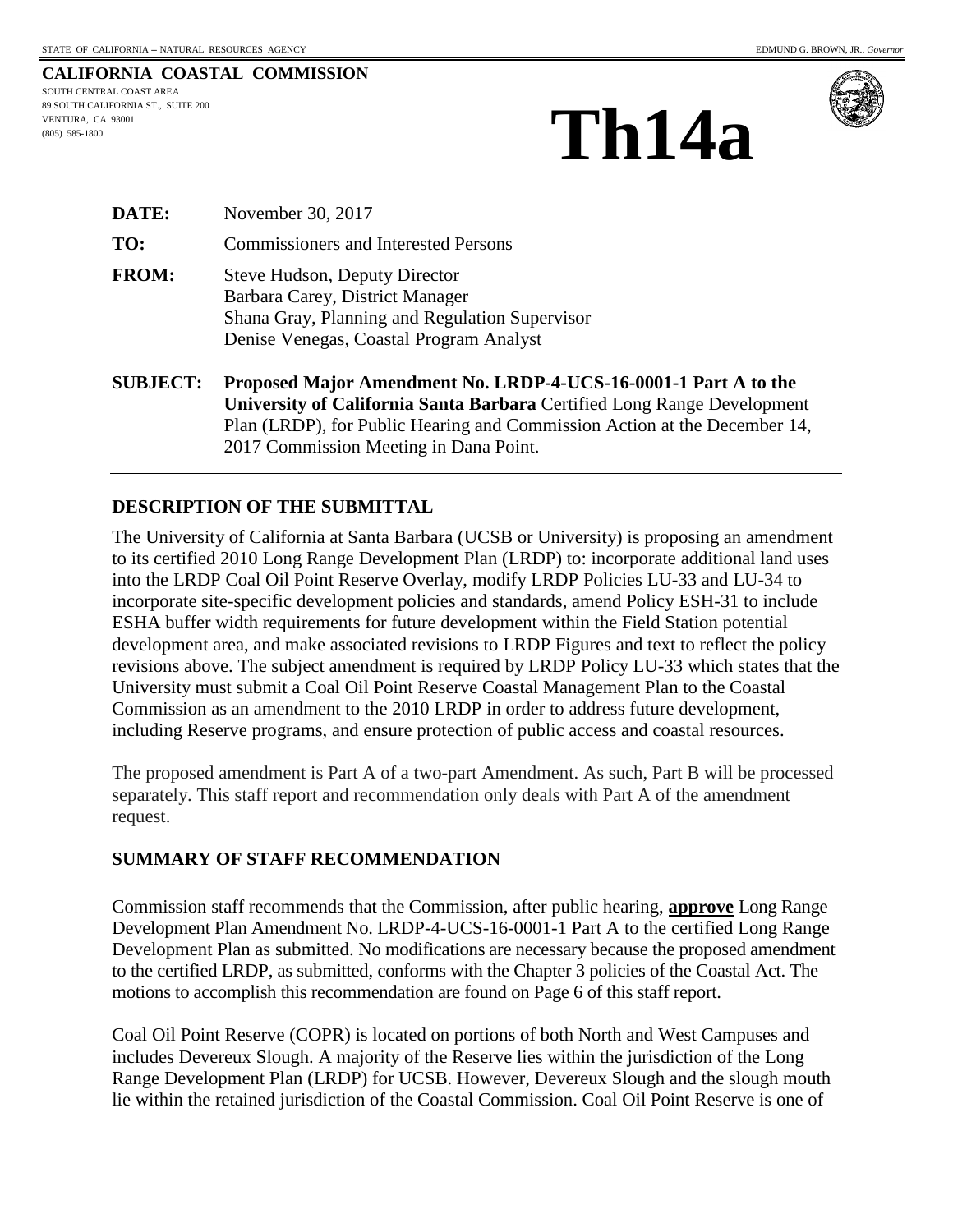the 39 University of California (UC) reserves administered by the University-wide Natural Reserve System (NRS). The purpose of the Reserve System is to protect and manage specific University-owned natural areas for the public trust and to provide protected natural areas for research and teaching. Coal Oil Point Reserve is managed by an ecologist/reserve manager, who resides at the Reserve. The Reserve provides for coastal wetland and wildlife habitat conservation and restoration, university-level teaching ecological research, public education and public access. The beach, perimeter trails and an internal pedestrian nature trail (The Dune Pond) are open to the public for nature study and passive recreation. The entirety of the Reserve is designated Environmentally Sensitive Habitat Area (ESHA) pursuant to the certified LRDP, except for a 1.4-acre area on the Reserve known as the Field Station, additionally the Reserve is covered by an LRDP overlay (Coal Oil Point Reserve Overlay).

The Reserve consists of 170 acres of protected coastal habitats, including rare native habitat and wildlife. The Slough provides a freshwater marsh environment during the rainy season and a brackish salt marsh environment during the dry season. COPR "species lists" identify at least fifty rare vertebrate species observed at the Reserve, including breeding populations of the threaten Western Snowy Plover and endangered California least tern and Belding's savannah sparrow. The Reserve has one of the most pristine remnants of dunes and Coastal Dune Scrub in Santa Barbara County, and contains a number of rare plant species, several types of wetlands such as vernal pool, dune swale, salt flat and salt marsh. Existing development at the Reserve includes buildings, greenhouses and utilities at the Field Station and auxiliary equipment, culverts, fences, trails and roads out on the Reserve for research and education.

The proposed amendment incorporates additional land uses into the LRDP Coal Oil Point Reserve Overlay to allow for additional types of land uses within the Reserve, such as associate grading for the purpose of habitat restoration, parking, boardwalks/stairways and restrooms for public coastal access amenities, the installation, repair or upgrading of utilities, and drainage and water quality improvements. These proposed land uses are appropriate for the nature and purpose of the Reserve, and the development of these uses are also subject to all other policies and provision of the LRDP to ensure, which restrict development in environmentally sensitive areas and reduce the disturbance of sensitive habitat, as required by Coastal Act Sections 30230, 30233, 30240, and 30250.

Moreover, the subject amendment includes modifications to incorporate specific development policies and standards for new development, reserve management and educational programs, and habitat restoration and preservation while protecting and enhancing of natural resources and maintaining public coastal access. Some policy revisions assist in the siting of buildings and other improvements while also protecting and enhancing of natural resources standards at the Field Station. The proposed amendment does not propose any new development within any areas that would result in the direct loss of any ESHA or conversion of delineated ESHA to development. The certified LRDP requires a minimum native vegetation buffer of 100-ft from all ESHA and freshwater wetlands from new development. In this case, the existing footprint of development on the west side of the Field Station encroaches within the 100-foot buffer from the restored Southern Dune Scrub ESHA area, which was previously disturbed and restored by the Reserve. The certified LRDP allows for exceptions to the applicable ESHA buffers widths when there are significant benefits to clustering development, and enhancing and restoring ESHA.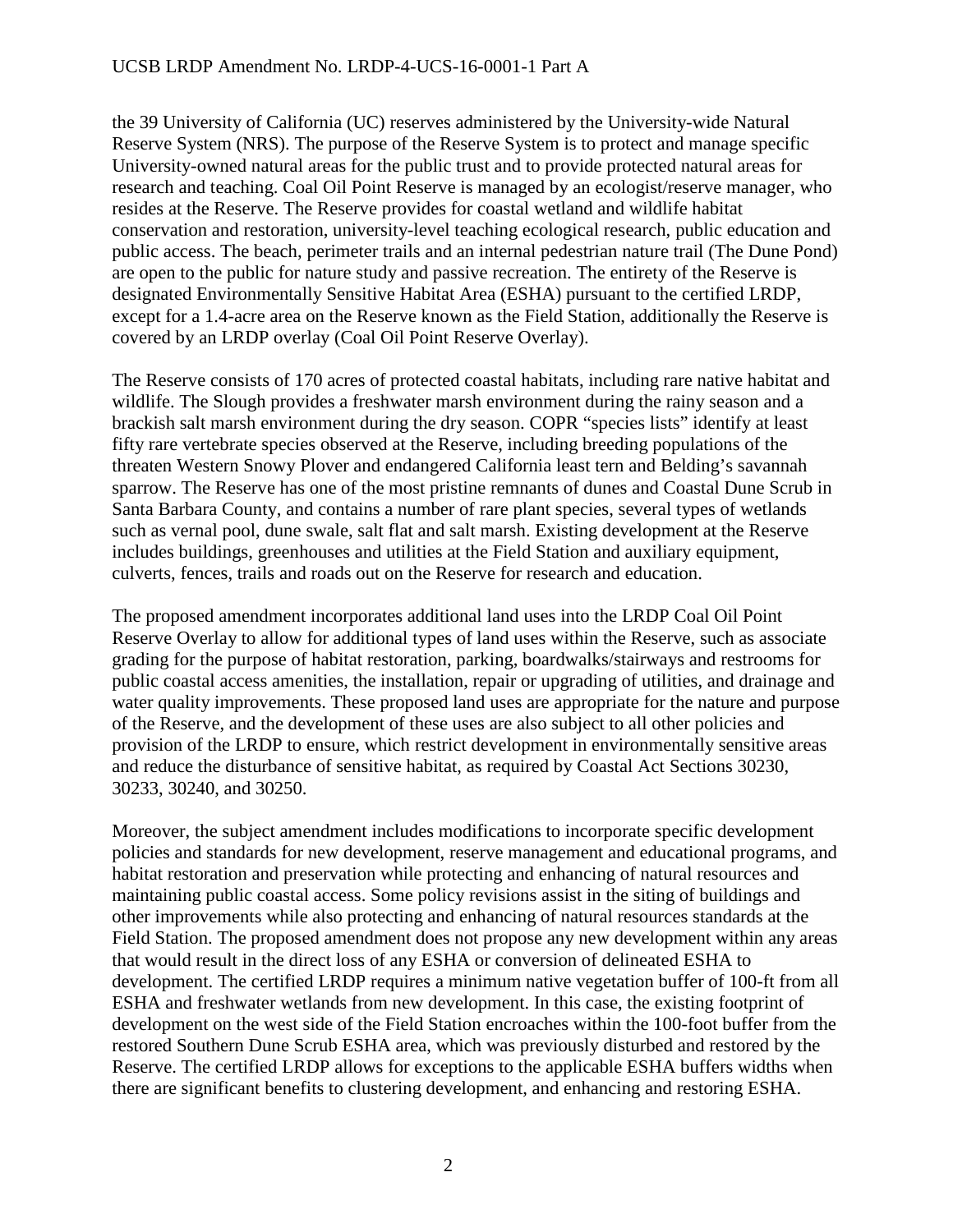The University is not proposing to expand the western footprint of development at the Field Station. Specifically, the University is proposing a site-specific development requirement that states the 100-foot buffer from restored Southern Dune Scrub ESHA immediately adjacent to the west side of the Field Station shall not be required. This results in a static buffer for the western edge of existing development and allows for the development to remain in its existing footprint. Further, the University proposes to memorialize the retention of the existing footprint by incorporating language to allow for the exception to the applicable 100-ft ESHA buffer width requirement. The proposed policies above will not result in the elimination or degradation of areas of environmentally sensitive habitat because future redevelopment of the west side of the Field Station is restricted to the footprint of existing development. These proposed policies provide and ensure the protection of environmentally sensitive habitat areas, wetlands, and the marine environment while also allowing limited development in existing developed areas, consistent with Sections 30240, 30230, 30233, and 30250 of the Coastal Act.

Furthermore, the University's proposed amendment is consistent with the requirement to maximize public access to and along the coast. Specifically, the proposed LRDP amendment includes site-specific development requirements for the Reserve and the Field Station that are intended to ensure the permanent protection and enhancement of public access on the Reserve. The proposed policies specifically provide that public access shall be maintained and enhanced and also require the University to continue to maintain and improve trails through the site to link the Reserve and coastal access parking with the surrounding trails, open space areas, and the beach. The policies also require the University to maintain vertical pedestrian access from the Reserve to the Sands Beach entrance to ensure beach access from the Reserve to the beach is always available to coastal visitors. Moreover, Reserve trails must be maintained, marked, and signed for safety and interpretation of the Reserve's ecology.

The University also proposes to update LRDP figures to reflect the policy revisions above and update the biological resources mapping on the Reserve with current biological surveys; and associated revisions to the LRDP text to reflect additional details regarding Coal Oil Point Reserve and to provide for internal consistency within the LRDP.

The standard of review for the proposed LRDP amendment is the Chapter 3 policies of the Coastal Act. The LRDP amendment, as submitted, is consistent with the Chapter 3 polices of the Coastal Act. Therefore staff is recommending approval of the subject amendment, as submitted.

The University submitted LRDP Amendment No. LRDP-4-UCS-16-0001-1 Part A to the Commission on January 5, 2016. After the submittal of additional information requested by Commission staff, the amendment proposal was deemed complete on May 5, 2017. At the June 7, 2017 hearing, the Commission granted a one year time extension to act on the subject amendment pursuant to Coastal Act Section 30517 and California Code of Regulations, Title 14, Section 13535(c).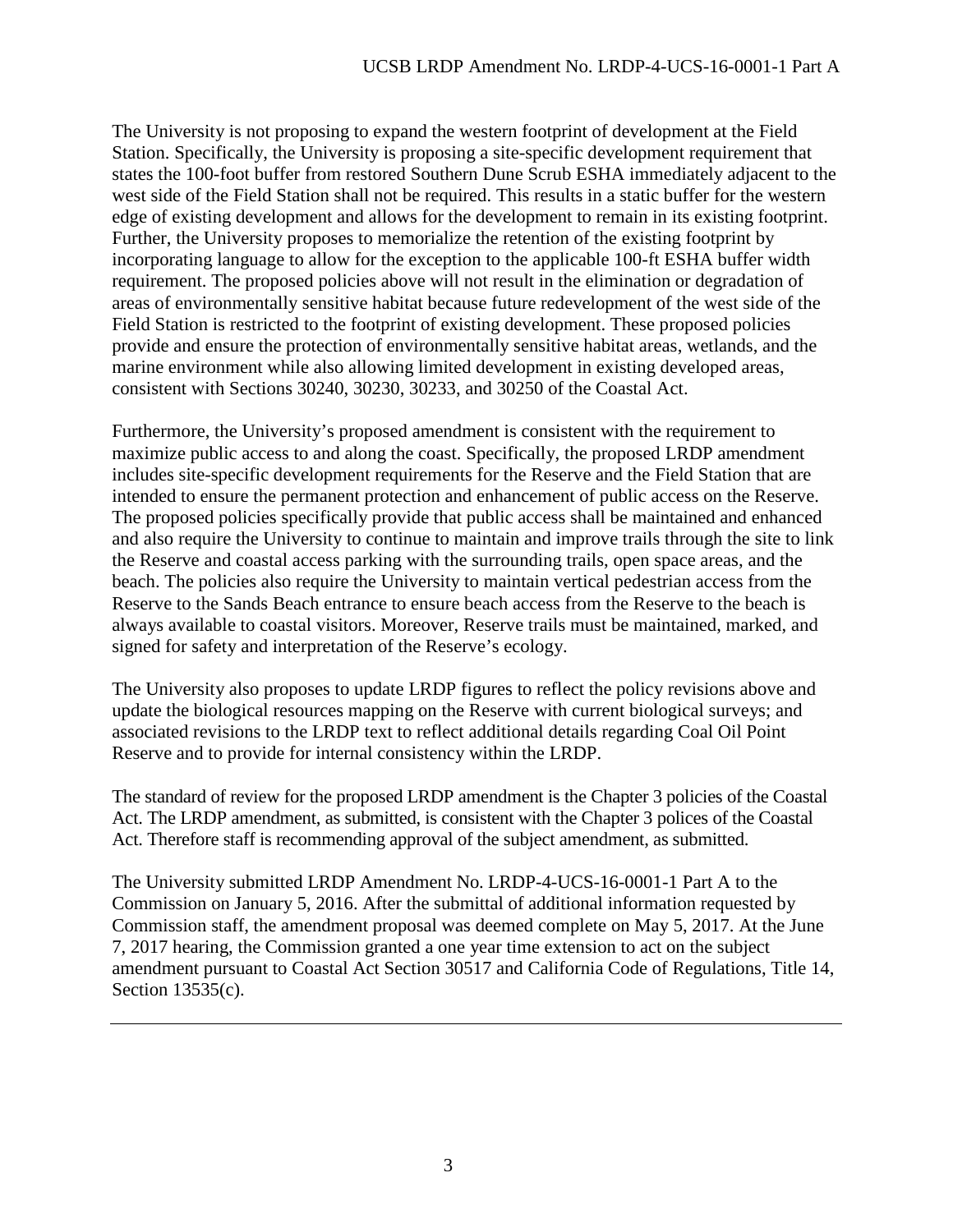# **Table of Contents**

| A. LRDP AMENDMENT LRDP -4-UCS-16-0001-1 PART A: APPROVAL AS SUBMITTED  6 |  |
|--------------------------------------------------------------------------|--|
| III. FINDINGS FOR THE APPROVAL OF THE LONG RANGE DEVELOPMENT             |  |
|                                                                          |  |
|                                                                          |  |
|                                                                          |  |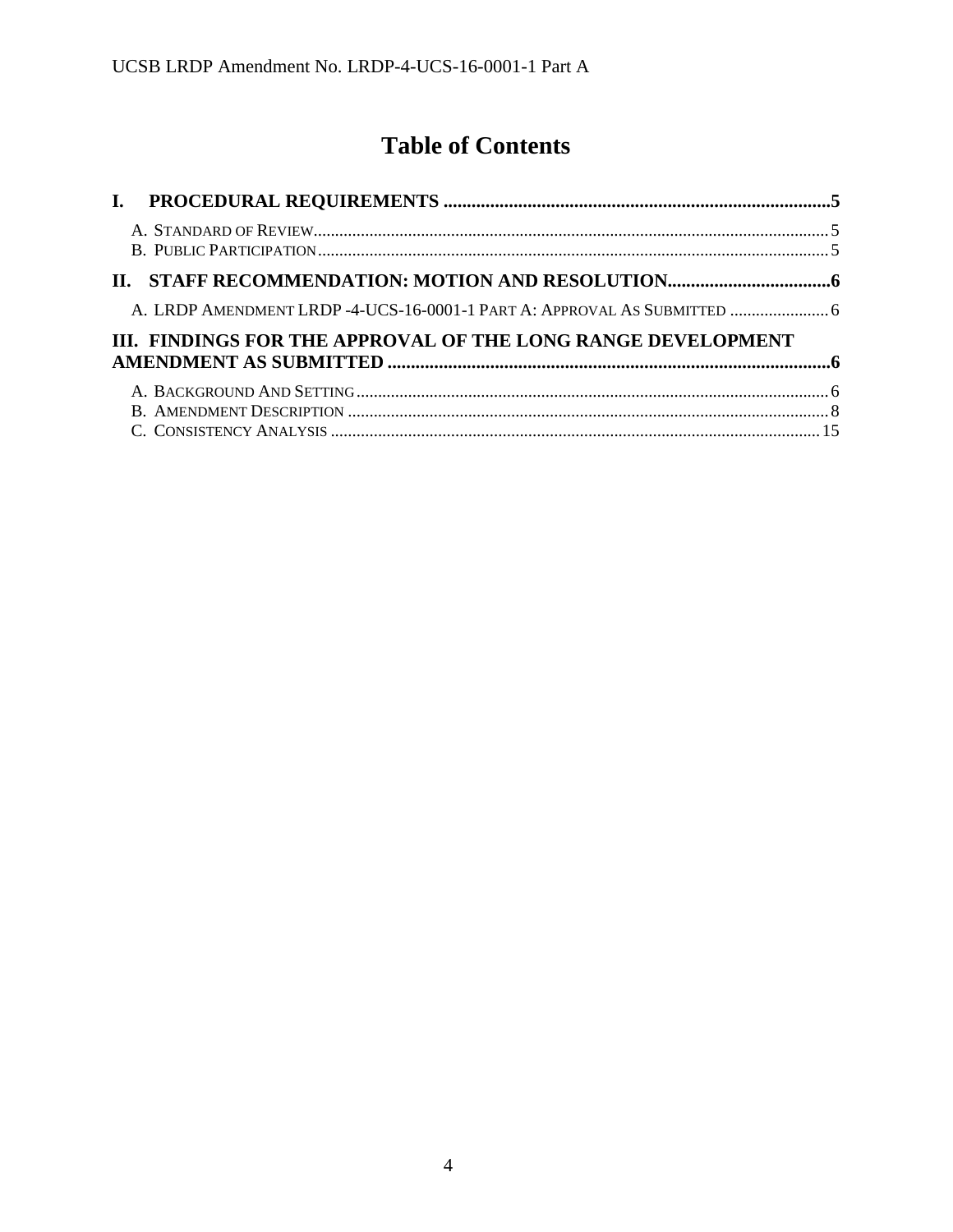# **APPENDICES**

Appendix 1 Substantive File Documents

# **EXHIBITS**

| Exhibit 1.<br>Exhibit 2.<br>Exhibit 3.  | Vicinity Map<br>Coal Oil Point Reserve Aerial<br><b>COPR Field Station Aerial</b>                                                                     |  |  |
|-----------------------------------------|-------------------------------------------------------------------------------------------------------------------------------------------------------|--|--|
| Exhibit 4.                              | University of California Santa Barbara Long Range Development Plan<br>Amendment Submittal (strike out and underline)                                  |  |  |
| Exhibit 5.                              | University of California President Approval Letter                                                                                                    |  |  |
| Exhibit 6.                              | <b>LRDP Amendment Proposed LRDP Pages</b>                                                                                                             |  |  |
| Exhibit 7.A                             | LRDP Amendment Proposed LRDP Figure D.1 (Land Uses)                                                                                                   |  |  |
| Exhibit 7.B                             | LRDP Amendment Proposed LRDP Figure D.2 (Land Use Overlays)                                                                                           |  |  |
| Exhibit 7.C                             | LRDP Amendment Proposed LRDP Figure D.3 (Potential Development Areas)                                                                                 |  |  |
| Exhibit 7.D                             | LRDP Amendment Proposed LRDP Figure F.2 (Historic and Current Biological<br>Resources)                                                                |  |  |
| Exhibit 7.E<br>Exhibit 8.<br>Exhibit 9. | LRDP Amendment Proposed LRDP Figure F.5 (ESHA Buffers)<br><b>Field Station Historic Aerials</b><br>Field Station Restoration Aerial Photo Progression |  |  |

# <span id="page-4-0"></span>**I. PROCEDURAL REQUIREMENTS**

# <span id="page-4-1"></span>**A. STANDARD OF REVIEW**

# **LRDP Amendment:**

The standard of review for the proposed amendment to the certified LRDP, pursuant to Sections 30605, 30512(c), and 30514(b) of the Coastal Act and Section 13540 of the Commission's regulations, is that the proposed amendment meets the requirements of and is in conformance with the Chapter 3 policies of the Coastal Act.

Pursuant to Section 13551(b) of the Commission's regulations, the University resolution for the submittal must indicate whether the LRDP amendment will require formal adoption by the Board of Regents after the Commission approval, or is an amendment that will take effect automatically upon the Commission's approval pursuant to Coastal Act Sections 30512, 30513 and 30519. In this case, if the Commission certifies the LCP amendment as submitted, no further University action will be necessary. Should the Commission deny the LRDP Amendment, as submitted, without suggested modifications, no further action is required by either the Commission or the University, and the LRDP amendment is not effective.

# <span id="page-4-2"></span>**B. PUBLIC PARTICIPATION**

Section 30503 of the Coastal Act requires public input in preparation, approval, certification and amendment of any LRDP. The University held public hearings and received written comments regarding the projects from public agencies, organizations and individuals. The hearings were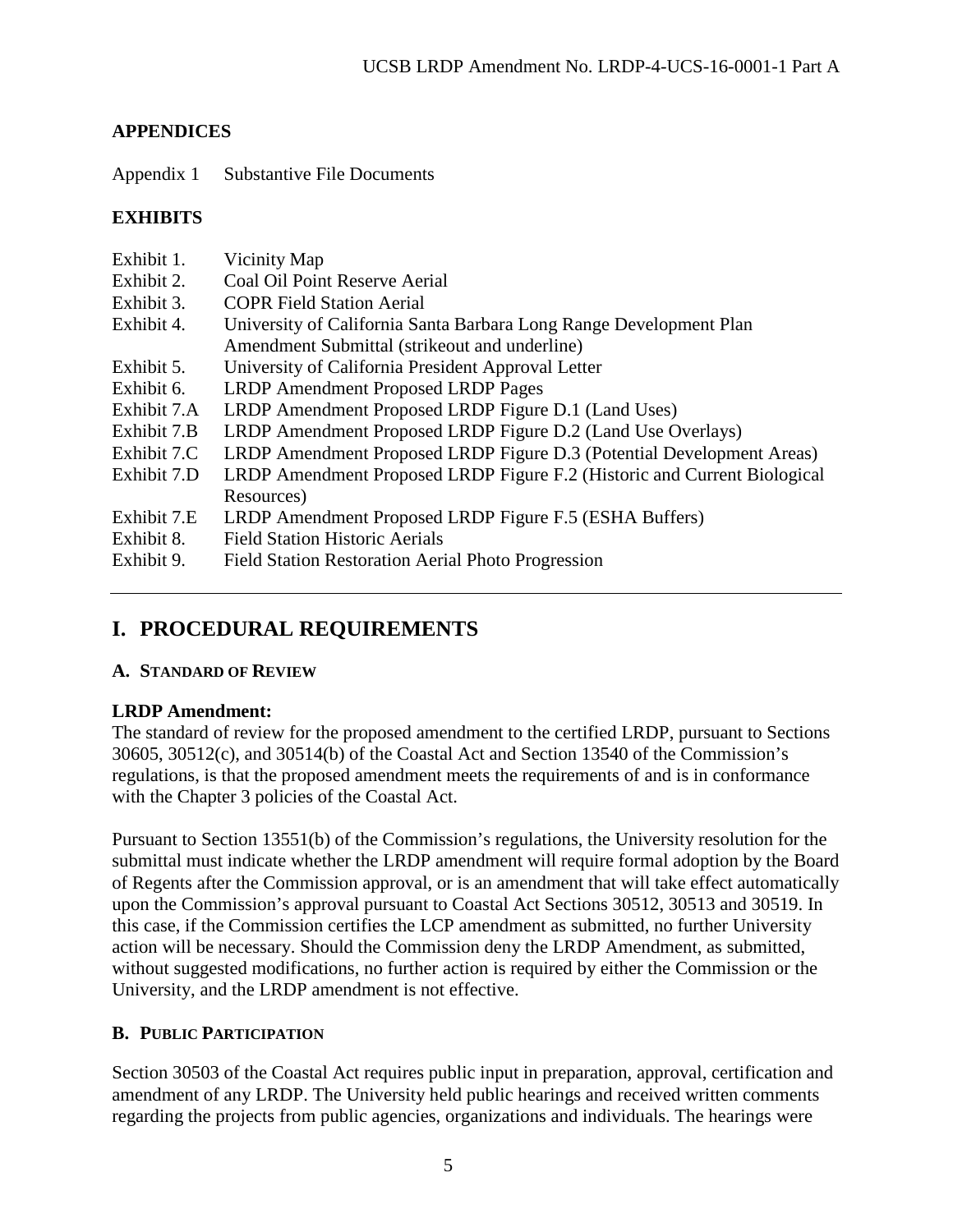duly noticed to the public consistent with Sections 13552 and 13551 of the California Code of Regulations which require that notice of availability of the draft LRDP amendment (LRDPA) be made available six (6) weeks prior to the Regents approval of the LRDP amendment and Final EIR. Notice of the subject amendment has been distributed to all known interested parties.

# <span id="page-5-0"></span>**II. STAFF RECOMMENDATION: MOTION AND RESOLUTION**

# <span id="page-5-1"></span>**A. LRDP AMENDMENT LRDP -4-UCS-16-0001-1 PART A: APPROVAL AS SUBMITTED**

### **Motion I:**

*I move that the Commission certify the University of California at Santa Barbara Long Range Development Plan Amendment No. LRDP-4-UCS-16-0001-1 Part A as submitted.* 

Staff recommends a **YES** vote. Passage of this motion will result in certification of the Long Range Development Plan Amendment No. LRDP-4-UCS-16-0001-1 Part A and the adoption of the following resolution and findings. The motion to certify passes only by affirmative vote of a majority of the Commissioners present.

### **Resolution I:**

*The Commission hereby approves certification of the University of California at Santa Barbara Long Range Development Plan Amendment No. LRDP-4-UCS-16- 0001-1 Part A as submitted and adopts the findings stated below on the grounds that the amendment as submitted is consistent with Chapter 3 of the Coastal Act. Certification of the amendment as submitted complies with the California Environmental Quality Act because there are no further feasible mitigations measures or alternatives that would substantially lessen any significant adverse impacts of the plan on the environment.* 

# <span id="page-5-2"></span>**III. FINDINGS FOR THE APPROVAL OF THE LONG RANGE DEVELOPMENT AMENDMENT AS SUBMITTED**

The following findings support the Commission's approval of the LRDP amendment as submitted. The Commission hereby finds and declares as follows:

### <span id="page-5-3"></span>**A. BACKGROUND AND SETTING**

The 1,117-acre UCSB campus, located in southern Santa Barbara County, is divided into four principal campuses: Main Campus (419-acres), Storke Campus (191-acres), West Campus (269 acres), and North Campus (238-acres). West Campus consists of approximately 269 acres largely characterized by open space, including Devereux Slough (which is estimated at 70 acres in size) and other natural areas within the Coal Oil Point Reserve as well as West Campus Bluffs Park. The Coal Oil Point Reserve (COPR or Reserve) is located within both North and West Campus, the varied eastern boundary of North Campus cuts through the open space at Coal Oil Point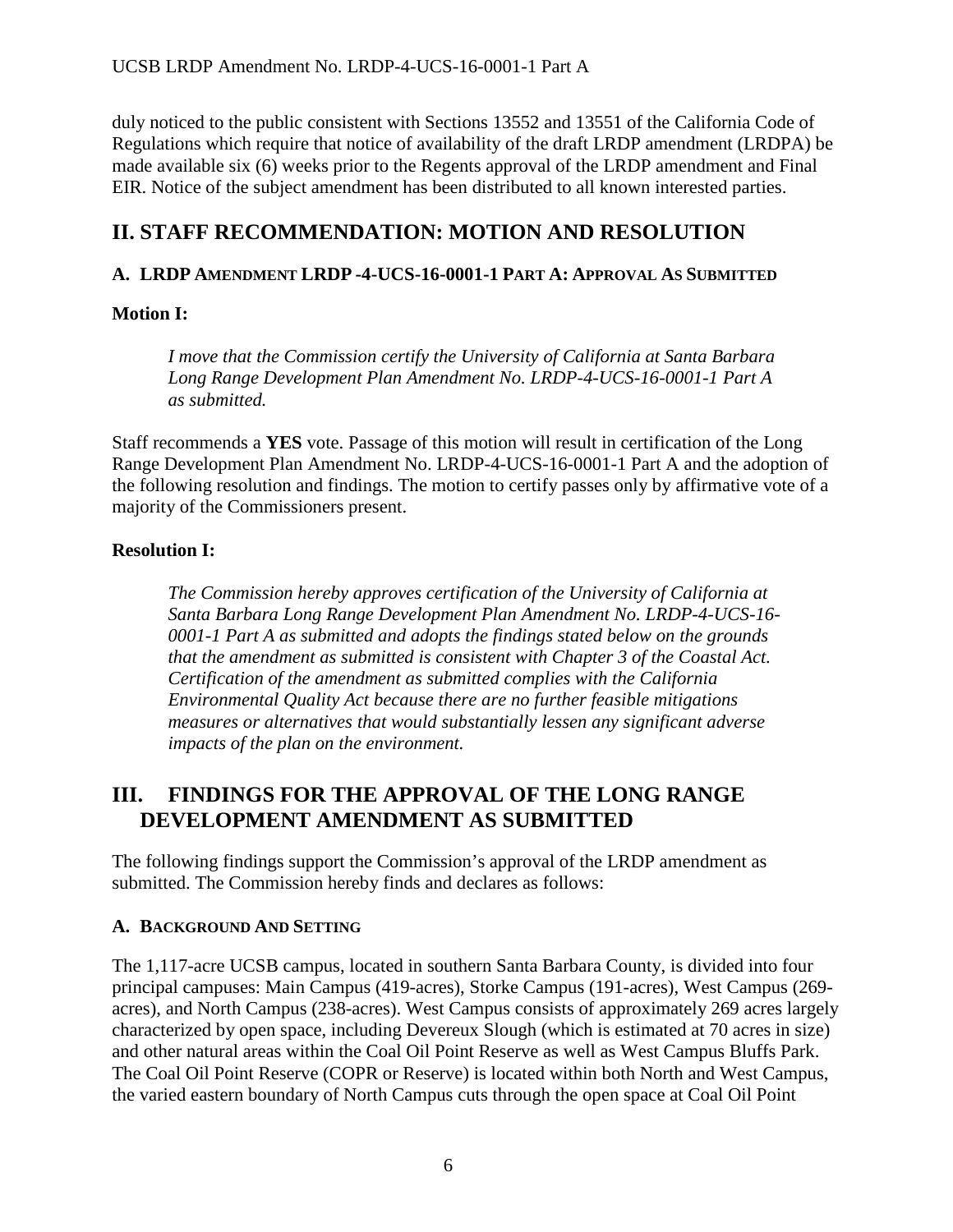Reserve (Exhibit 2). Access to the Reserve is provided via a public road from the north entrance of the West Campus at the intersection of Storke and El Colegio Roads.

Coal Oil Point Reserve is one of the 39 University of California (UC) reserves administered by the University-wide Natural Reserve System (NRS). The NRS is responsible for managing research, education, and stewardship of the Reserve. The purpose of the Reserve System is to protect and manage specific University-owned natural areas for the public trust and to provide protected natural areas for research and teaching to contribute to the understanding and wise management of the Earth and its natural systems. A majority of the Reserve lies within the jurisdiction of the Long Range Development Plan (LRDP) for UCSB. However, Devereux Slough and the slough mouth lie within the retained jurisdiction of the Coastal Commission.

The Reserve provides for coastal wetland and wildlife habitat conservation and restoration, university-level teaching ecological research, and public education. To preserve its natural resources, the Reserve maintains active Restoration and Endangered Species Programs. Routine activities include (1) mapping natural resources, (2) managing public access to protect sensitive habitats, (3) controlling and eradicating exotic weeds, and (4) restoring degraded habitats. The Reserve also supports and hosts research projects, college level classes, natural resource conservation and land stewardship educational programs.

The Reserve consists of 170 acres of protected coastal habitats, including rare native habitat and wildlife, along the south coast of Santa Barbara County in the lower drainage area of the Devereux Creek Watershed, south of North Campus Open Space (Exhibit 2). The COPR beach is a breeding ground for the Pacific coastal populations of the threatened Western Snowy Plover and the endangered California Least Tern. The Belding Savanna sparrow breeds in the pickle weed habitat of Devereux Slough. Rare invertebrates such as the Globose Dune beetle (Coelus globosus), Dune spider (Aptostichus simus), and the Sand Tiger Beetle (Cicindela theatina) share the beach and dunes with the Snowy Plovers. The Slough provides a freshwater marsh environment during the rainy season and a brackish salt marsh environment during the dry season. The Reserve has one of the most pristine remnants of dunes and Coastal Dune Scrub in Santa Barbara County, and contains a number of rare plant species. The Reserve actively enhances natural habitats through weed control, restoration, re-introduction of extirpated species, control of nuisance predators attracted to the Reserve by public activities, trash removal, and management of public access and pets.

Access to the Reserve is from Slough Road on West Campus and through a locked gate at the Reserve's eastern perimeter with Isla Vista. Portions of the beach, perimeter trails and an internal pedestrian nature trail (the Dune Pond trial) are open to the public. Developed areas to the east of the Reserve include the Orfalea Family Children's Center, West Campus Faculty Housing, the Devereux School, and the Cliff House conference facility. The entirety of the Reserve is designated Environmentally Sensitive Habitat Area (ESHA) pursuant to the certified LRDP, except for a 1.4-acre area on the Reserve known as the Field Station. Additionally, COPR is covered by an LRDP overlay (Coal Oil Point Reserve Overlay) which restricts development and uses on the Reserve in order to protect the sensitive habitats and species located on site. Lastly, soils within the Field Station include Conception fine sandy loam. The area of the Field Station is mostly flat and storm water drains into (infiltrates) the immediate sandy soil.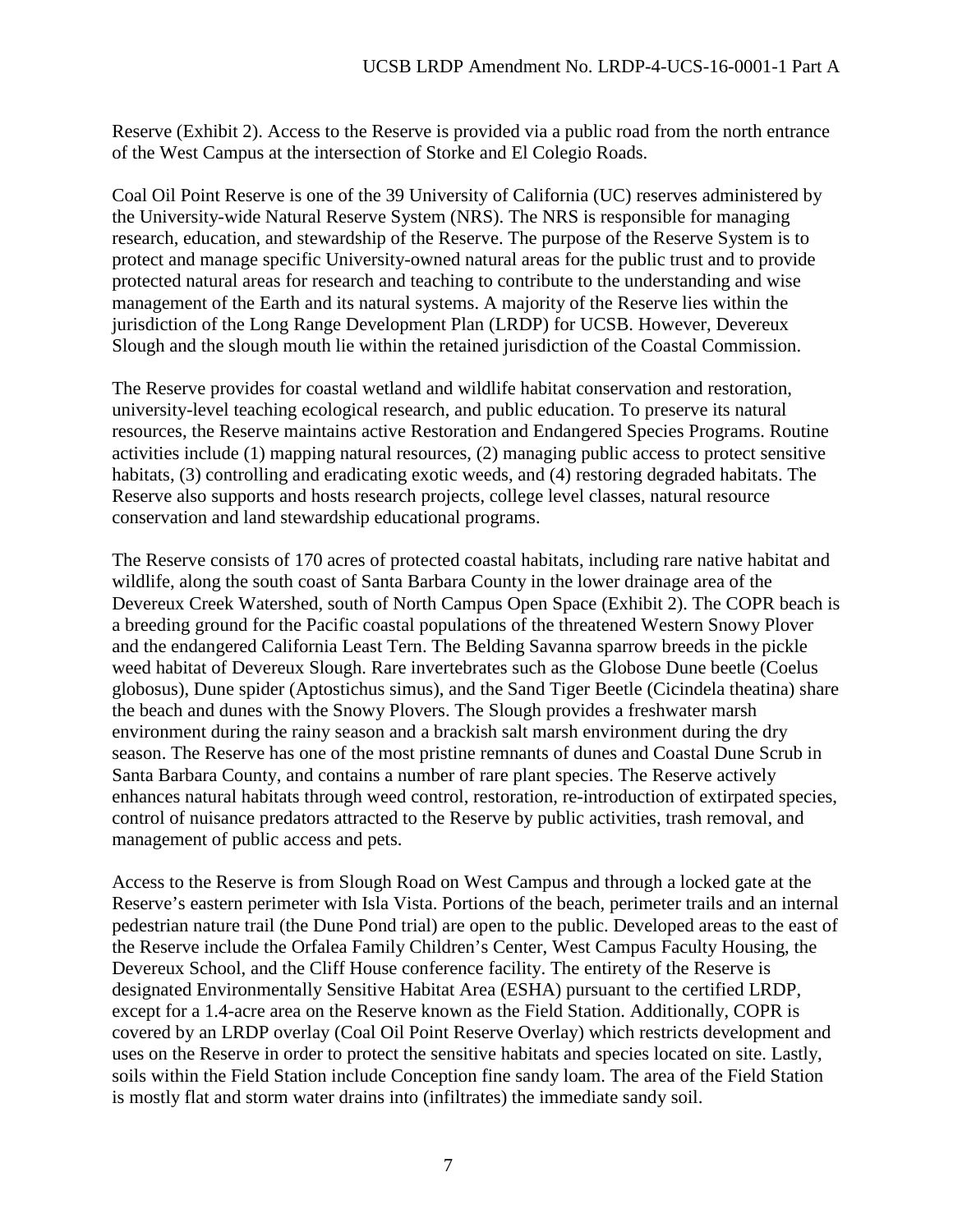#### **Existing Development**

Existing infrastructure at the Reserve includes buildings, sheds, greenhouses, utility lines, communications, culverts, fences, trails and roads, parking area, and research equipment. The buildings, greenhouses and utilities are located at the COPR Field Station on Coal Oil Point within the Reserve and provide support for operations, maintenance and programs at the Reserve. In addition to these structures, the COPR Reserve Director lives onsite at the field station, as a condition of employment. The Reserve Director's residence has an adjacent fenced yard with a garden and small green house that are for the private use of the Reserve Director and the Reserve Director's family. The Field Station is fenced with a 6-foot high wood fence. In addition, the Reserve contains research equipment routinely used and maintained by researchers at the Reserve. Current equipment includes two weather stations, USGS earthquake antenna, internet radios, and air monitoring equipment installed by Santa Barbara County Air Pollution Control District to monitor air quality from the operation of the Ellwood Marine Terminal (EMT) oil facility. However, the EMT is currently decommissioned and awaiting demolition.

| Table 1 List of Facilities at the COPR Field Station |           |                                                        |  |  |  |
|------------------------------------------------------|-----------|--------------------------------------------------------|--|--|--|
| <b>Building</b>                                      | Size (sq. | <b>Function</b>                                        |  |  |  |
|                                                      | ft.)      |                                                        |  |  |  |
| Director's Residence                                 | 1,246     | Residence for Reserve Director's and family            |  |  |  |
| <b>Staff Office</b>                                  | 416       | Office for Reserve staff; researchers, volunteers, and |  |  |  |
|                                                      |           | interns                                                |  |  |  |
| <b>Snowy Plover Shed</b>                             | 120       | <b>Support of Snowy Plover Management Program</b>      |  |  |  |
| Shed #1, #2, $&$ #3                                  | 224, 224, | Storage & Workshop                                     |  |  |  |
|                                                      | & 480     |                                                        |  |  |  |
| Garden shed                                          | 120       | Storage of restoration supplies                        |  |  |  |
| Docent Office                                        | 300       | Office for decent program staff and volunteers         |  |  |  |
| Greenhouse – plant                                   | 220       | Growing of native plants for research and restoration  |  |  |  |
| nursey                                               |           |                                                        |  |  |  |
| Shade hut                                            | 900       | Growing of native plants for research and restoration  |  |  |  |

The existing buildings, size and function at the Field Station are listed in Table 1.

### <span id="page-7-0"></span>**B. AMENDMENT DESCRIPTION**

The University of California at Santa Barbara is proposing an amendment to its certified 2010 Long Range Development Plan (LRDP) which includes: (1) additions to the LRDP Coal Oil Point Reserve Overlay to allow for additional types of land uses within the Reserve, (2) replacement of Land Use Policy LU-33 with entirely new language to incorporate specific development policies and standards for new development, reserve management and educational programs, and habitat restoration and preservation while protecting and enhancing of natural resources and maintaining public coastal access, (3) revisions to Land Use Policy LU-34 to include specific development policies and standards for the Field Station that are intended to assist in the siting of buildings and other improvements while protecting and enhancing of natural resources standards, (4) additions to Environmental Sensitive Habitat Area Policy ESH-31 to include ESHA buffer width requirements for future development within the Field Station potential development area, (5) revisions to LRDP Figures D.1 (Land Use), D.2 (Land Use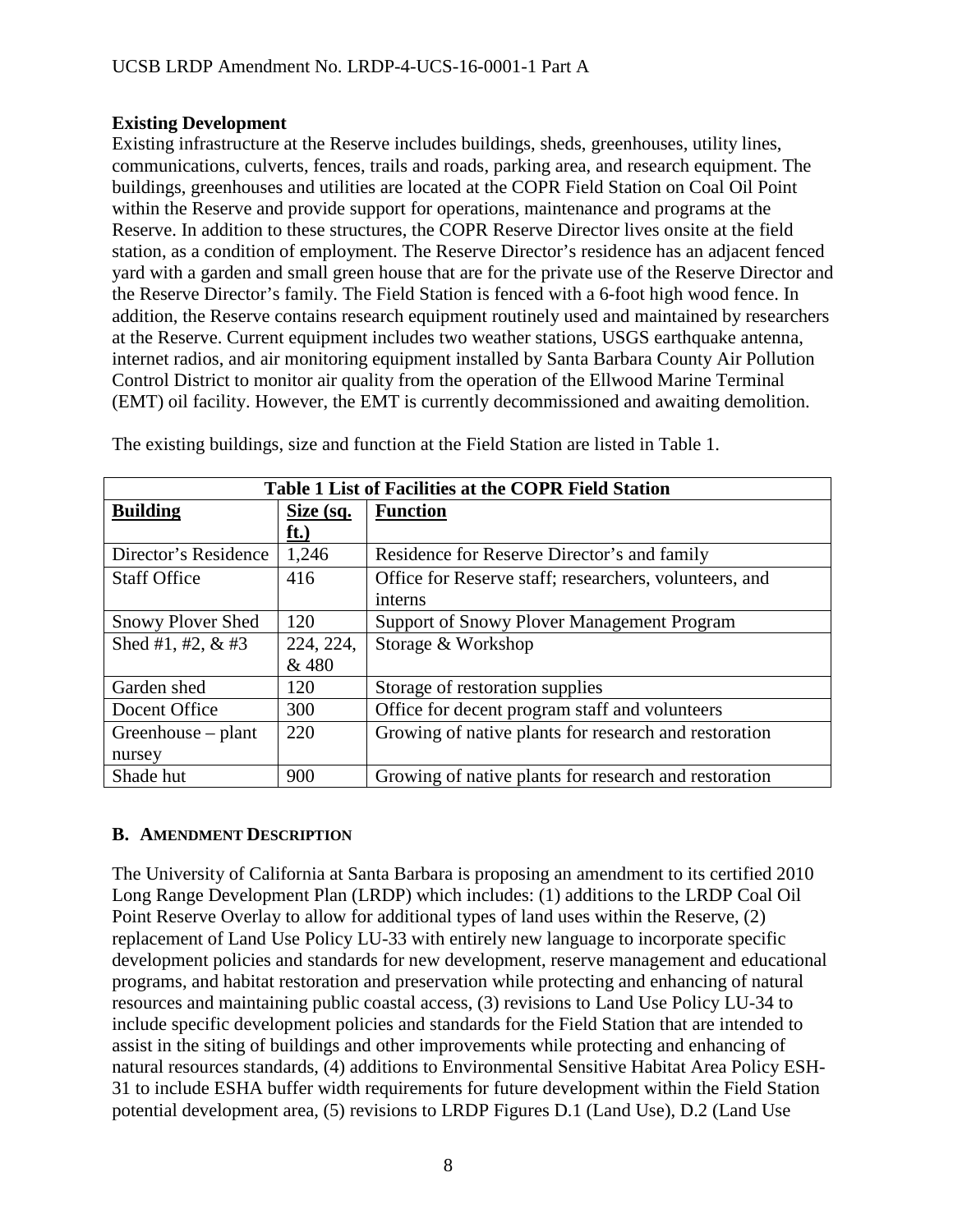Overlays), D.3 (Potential Development Area), F.2 (Historic and Current Biological Resources) and F.5 (ESHA Buffers) to update the LRDP figures to reflect the policy revisions above and update the biological resources mapping on the Reserve with current biological surveys, and (6) associated revisions to the LRDP text to reflect additional details regarding Coal Oil Point Reserve. These proposed changes are described in detail below, and the proposed amendment language is attached as Exhibit 4.

The proposed amendment is LRDP policy driven. Specifically, the University's proposed amendment expressly implements Land Use Policy LU-33, which states that the University must submit a Coal Oil Point Reserve Coastal Management Plan to the Coastal Commission within two years of the effective date of certification (December 11, 2014) of the 2010 LRDP as an amendment to the 2010 LRDP. The purpose of the Plan is to comprehensively identify existing and planned development, maintenance, and programs at the Reserve. Specifically, LU-33 requires the Coal Oil Point Reserve Coastal Management Plan to identify: a baseline of all existing development on the Reserve (including confined animal facilities); the development's date of installation; permitting history; existing Reserve programs (e.g., the snowy plover management); existing maintenance operations such as location, timing and methods of fuel modification; and status of habitat restoration activities. Furthermore, the plan is required to provide a detailed description of all development, maintenance, and programs that are proposed to continue on the Reserve. Lastly, the certified LRDP requires the COPR Management Plan to augment the biological resources mapping (LRDP Figure F.2) effort on campus, both on and off the Reserve, based on current and historic resource surveys for all areas within 300 feet of proposed Reserve development, maintenance, or management programs. The plan must evaluate the consistency of the proposed development activities with the Coastal Act.

In response to LRDP Policy LU-33, the University submitted a Coal Oil Point Reserve Coastal Management Plan consistent with the plan requirements of LRDP Policy LU-33, as detailed above. Specifically, the submitted COPR Management Plan includes: (1) mission and goals of the Coal Oil Point Reserve (2) detailed list of existing development at the Reserve, including all the buildings at the Field Station and auxiliary equipment on the Reserve for research and education along with their approximate date of installation/permitting, (3) summary of future Reserve improvements, (4) summary of existing and future Reserve management programs, including Reserve Users and Visitors, Habitat Conservation, Stewardship, Administration, Animal Damage Control, Vector Control, and Infrastructure and Facilities Programs, (5) detailed description of the Reserve's Restoration Plan, Public Access Plan, and Snowy Plover Management Plan, and (6) updated LRDP Figure F.2 (Historic and Current Biological Resource) to include recent biological resource surveys at the Reserve. The COPR Management Plan guided the development of the proposed amendment, which includes land use policy additions and revisions, revised LRDP figures to reflect updated biological resources mapping, and additional land uses to the Reserve's Overlay to accommodate future development and management programs at the Reserve.

# **Coal Oil Point Reserve Overlay**

The certified 2010 LRDP includes a Coal Oil Point Reserve Overlay to delineate the area of campus that is managed and preserved as part of the University of California's Natural Reserve System. The Reserve Overlay covers the entire 170 acres of the Coal Oil Point Reserve. Unlike conventional open spaces, the COPR functions as an outdoor classroom and laboratory for the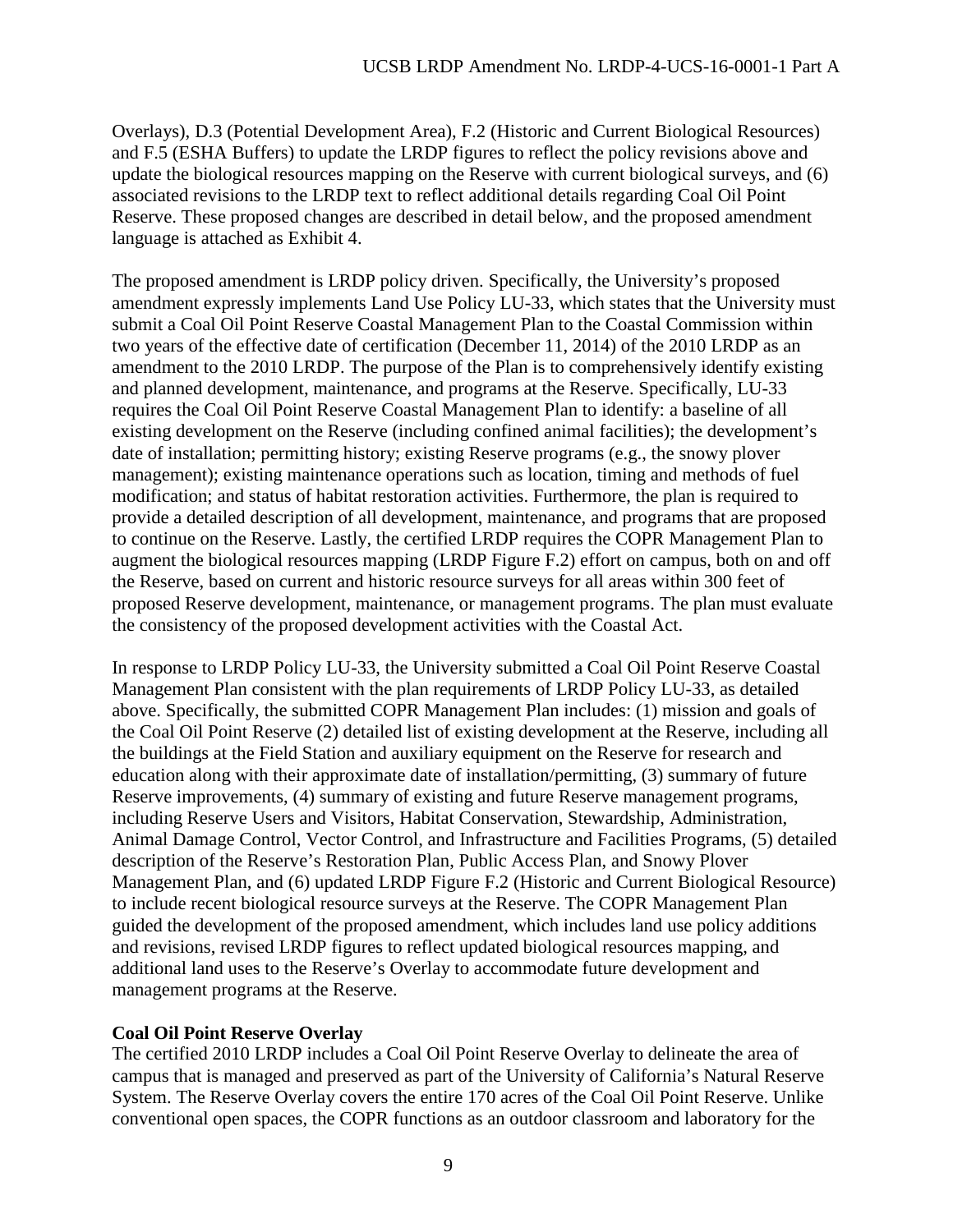long-term field study of wild land ecosystems, so public access is managed within the reserve consistent with the preservation of its natural resources. With the exception of the Reserve Field Station, the Reserve is also designated within the ESHA Overlay (Exhibit 7.B). The amendment proposes to add additional land uses to the Reserve's Overlay to accommodate future development and management programs at the Reserve. The University's proposed language is shown in straight type and language proposed by the University to be deleted in strikeout and language to be added in underline.

### **Reserve Overlay**

…

Allowed uses within the Reserve Overlay shall be limited to:

- Environmental interpretation/educational displays/scientific and education study
- Fences, signs, or other wildlife permeable, natural barriers to protect public safety, manage space areas, and direct public access
- Habitat creation, restoration and/or enhancement activities, including vegetation management for habitat restoration purposes consistent with Policy ESH-12, and including associated grading for such purposes
- Parking for Reserve personnel, users and volunteers
- Public coastal access, including public coastal access trails, boardwalks/stairways, ADA parking, benches, restrooms, and bicycle racks
- Reserve Director's residence, including a yard and septic system to serve the residence
- Reserve Field Station facilities such as workshops, storage sheds, offices, garages, greenhouses and shade hut
- Weather stations, observation blinds, or other similar small structures to enhance the Reserve's objectives as a natural study area
- Installation, repair or upgrading of utilities, including sewer lines, storm drains, water lines, irrigation lines, and similar facilities

• Drainage and water quality improvements

# **LRDP Policies**

As mentioned above, the University's amendment modifies three certified 2010 LRDP policies. First, LRDP Land Use Policy LU-33 would be modified with entirely new language to delete the requirement of preparing and submitting a Coal Oil Point Reserve Management Plan to the Commission as an LRDP amendment, (which is being satisfied through this LRDP amendment) and will incorporate specific development policies and standards for new development, reserve management and educational programs, and habitat restoration and preservation while protecting and enhancing of natural resources and maintaining public coastal access. The University's proposed language is shown in straight type and language proposed by the University to be deleted in strikeout and language to be added in underline.

# **LRDP Policy LU-33:**

Within two years of the effective date of certification of the 2010 LRDP, the University shall prepare and submit a Coal Oil Point Reserve Coastal Management Plan to the Coastal Commission as an amendment to the 2010 LRDP. No new structures shall be approved on the Reserve until the Plan is certified by the Coastal Commission.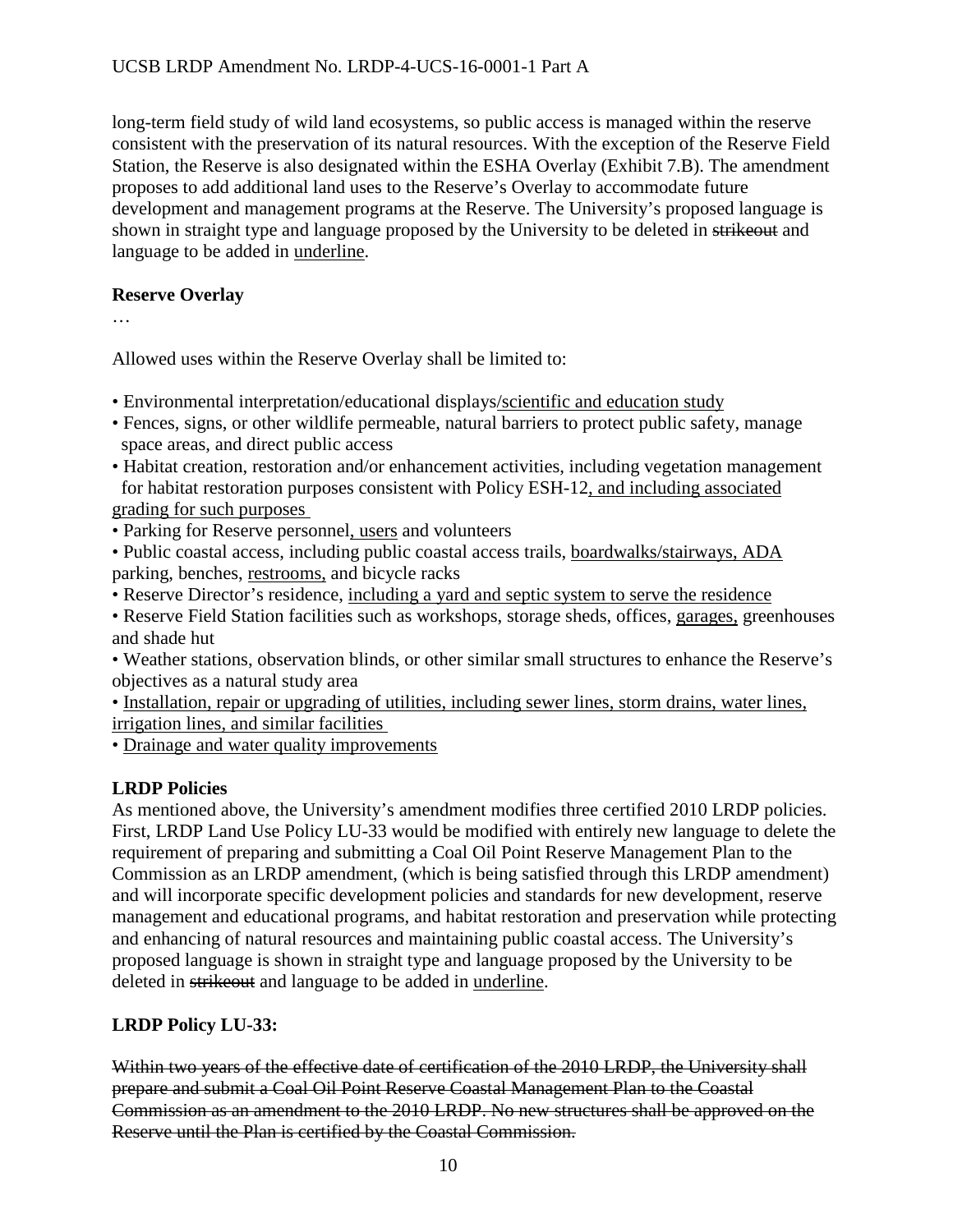The purpose of the Plan shall be to comprehensively identify existing and planned development, maintenance, and programs at the Reserve that are consistent with coastal resource protection under the Coastal Act and the certified LRDP. The COPR Coastal Management Plan shall specifically identify: a baseline of all existing development on the Reserve (including confined animal facilities); the development's date of installation; permitting history; existing Reserve programs (e.g., the snowy plover management, wetland restoration, native plant species cultivation); existing maintenance operations such as location, timing and methods of fuel modification; and status of habitat restoration activities.

The Plan shall provide a detailed description of all development, maintenance, and programs that are proposed to continue on the Reserve. The Plan shall augment the biological resource mapping (Figure F.2) effort on campus, both on and off the Reserve, based on current (within 1 year) and historic resource surveys for all areas within 300 feet of proposed Reserve development, maintenance, or management programs. The Plan shall evaluate the consistency of the proposed development and activities within the Coastal Act.

# **Proposed LRDP Policy LU-33:**

The Coal Oil Point Reserve shall be used for the purpose of land preservation, coastal wetland and wildlife habitat conservation and restoration, the university-level teaching, ecological research, an public education to contribute to the understanding and wise stewardship of the Earth and its natural systems. Development on the Coal Oil Point Reserve site shall be consistent with the following standards:

a. Development at the COPR shall include the enhancement, maintenance, and restoration of the natural resources on site. Areas that provide or support endangered, threatened, or valuable species or habitats (because of their special nature or roll in an ecosystem and which could be easily disturbed or degraded by human activities and developments) shall continue to be protected.

b. The Reserve shall continue to protect Western Snowy Plover at the Reserve with the goal to reduce disturbance by beach users by increasing public awareness of snowy plover issues by maintaining a rope fence around the beach roost and nesting area to keep foot traffic away from sensitive snowy plover habitat, consistent with Policy ESH-50. The rope must be aligned in a manner in which public access would be maintained at all times, including, at a minimum, maintaining access through and along the wet sand area.

c. Public coastal access shall be maintained and enhanced consistent with Policy PA-13. The University shall continue to maintain and improve trails through the site to link the Coal Oil Point Reserve site and coastal access parking with the surrounding trails and open space on South Parcel, North Campus Open Space and the beach. Vertical pedestrian access at the Sands Beach entrance from Coal Oil Point Reserve shall be maintained by the Reserve and the University. The Dune Pond Trail through Coal Oil Point Reserve shall be maintained by the Reserve. Coal Oil Point Reserve trails shall be maintained, marked, and signed for safety and interpretation of the Reserve's ecology.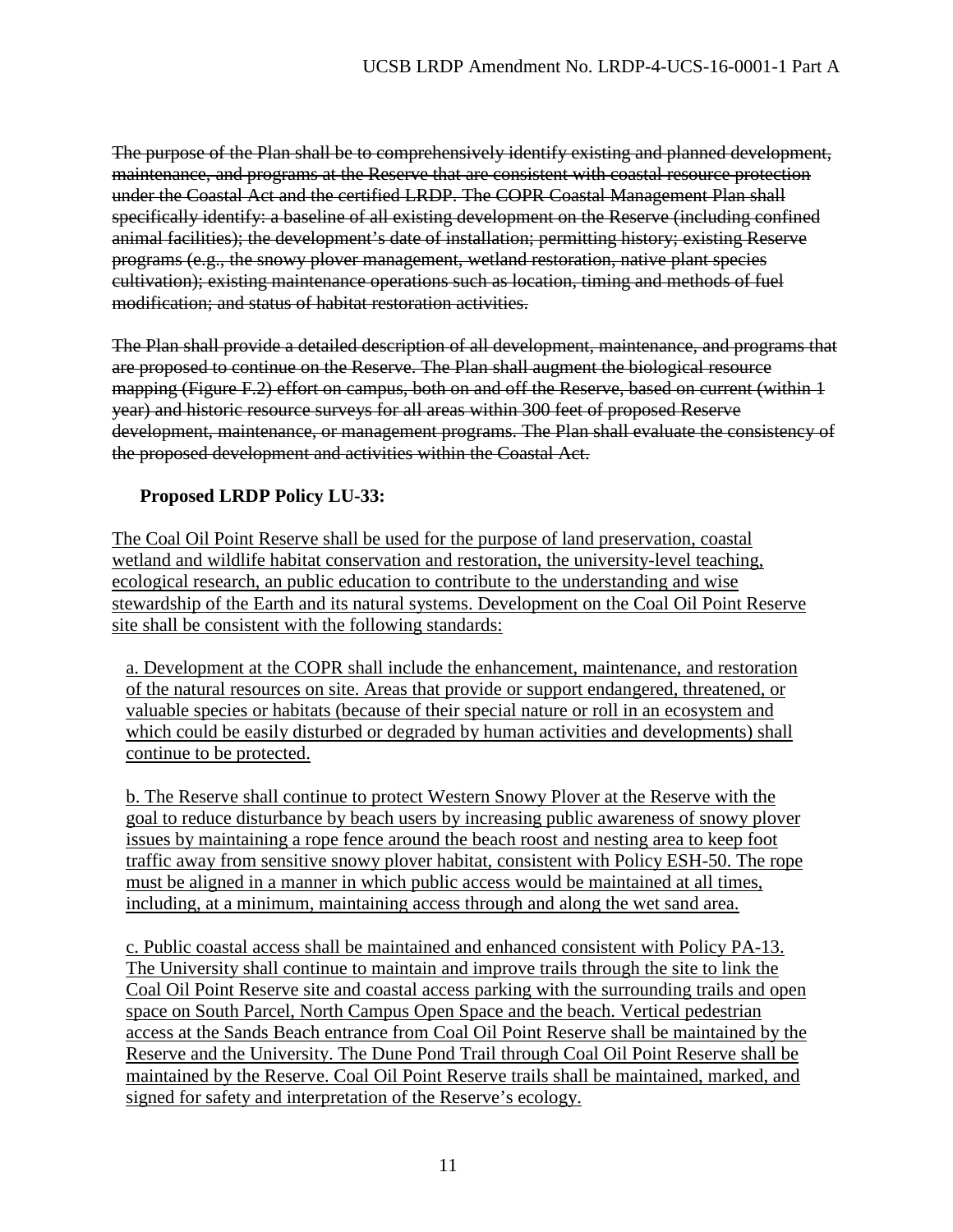d. The University shall provide 3 ADA accessible parking spaces at Coal Oil Point consistent with Policy TRANS-23.

e. The Reserve shall prepare a phased tree removal and restoration plan, subject to a NOID and/or CDP, to ensure that the tree masses serving as raptor habitat or monarch butterfly habitat on the reserve have a phased restoration that ensures there is no interim loss of available habitat, serving the same habitat function, when the existing tree masses reach senescence or for any reason that such tree masses must be removed, including habitat management objectives. Tree species adequate to replace the function of the existing trees shall be planted in and around the existing tree masses with the intended purpose of reaching maturity as the older trees are lost. Locally native tree species such as the coastal live oak and sycamore that offer suitable nesting habitat upon maturation shall be preferentially planted in appropriate locations. Other tree species that are native to other coastal California areas may also be planted where such species will provide the same habitat function as the habitat it is intended to replace. Raptor foraging areas of particular importance for the conservation of raptors shall be considered ESHA, and shall not be converted to other habitat types if the net area of similarly located raptor foraging habitat would be reduced. Coastal habitats will continue to be restored on the Reserve to support healthy native ecosystems of the region. All tree removal shall follow the provisions and protocols of the certified Campus Tree Trimming and Removal Program in Appendix 2.

f. The University and the Reserve Director shall work with the City of Goleta, the County of Santa Barbara, and other interested parties to ensure that the Reserve is managed within the larger context of its watershed and to ensure that potential impacts to COPR from surrounding new development are mitigated appropriately.

g. The Reserve Director shall consult with the University to determine when a proposed research project or related scientific activity or program and/or new development is subject to obtaining a NOID and/or CDP. Reserve management programs, research projects and scientific activities authorized by the Reserve Director shall be consistent with the need to protect COPR natural resources and habitat values from disruption and degradation consistent with the provisions and policies of the LRDP.

# h. Dogs are not permitted on the Reserve including on the Pond Trail.

Additionally, the amendment proposes to modify LRDP Land Use Policy LU-34, which currently restricts the development of new structures within the Reserve Field Station until a LRDP amendment is certified by the Commission pursuant to Policy LU-33. The University proposes to replace the certified language with new language to include specific development policies and standards for the Field Station that are intended to assist in the siting of buildings and other improvements while protecting and enhancing of natural resources standards. The University's proposed language is shown below with certified LRDP language shown in straight type and language proposed by the University to be deleted in strikeout and language to be added in underline.

# **LRDP Policy LU-34:**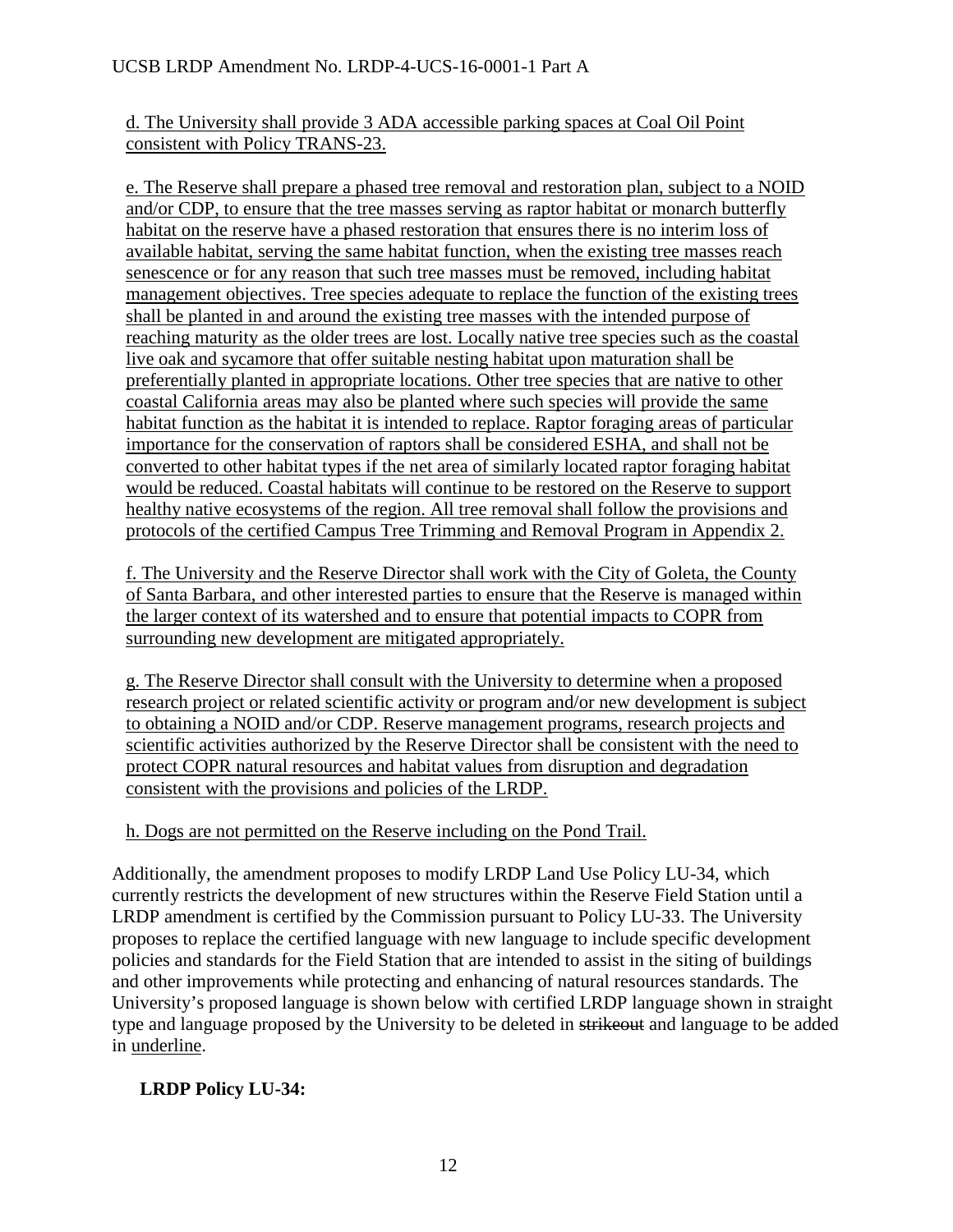Development Aat the Coal Oil Point Reserve Field Station site shall be located within the approximately 1.4-acre (61,524 square feet) potential development envelope designated as Academic and Support in Figure D.3 and shall be consistent with the following buildout provisions standards shall apply:

- 1 Reserve Director's residence, 1,246 sq. ft.
- Up to 2,000 GSF development (The director's residence and any easily removable temporary development such as shade huts, greenhouses, etc. shall not be counted toward the GSF development cap);
- Heights shall not exceed 20 feet on the site as shown in Figure D.4;
- Site coverage up to 50 percent;
- Development shall be consistent with the allowable uses under the Coal Oil Point Reserve Land Use Overlay;

a. No new structures shall be approved within the Reserve Field Station until the Coal Oil Point Reserve Coastal management Plan is certified by the Coastal Commission pursuant to Policy LU-33. Academic and support build-out on this site shall not exceed 2,000 GSF. New academic and support build-out on this site shall be counted towards the 3.6 million GSF campus-wide Academic and Support development cap consistent with Policy LU-01.

b. Vehicular access to the site shall be from West Campus Point Lane after vehicular restrictions are placed on Slough road consistent with Policy TRANS-12.

c. Bicycle parking serving the development shall be provided on the site. Vehicular parking serving the entire site shall be provided on-site to the extent feasible. The 3 designated ADA coastal access parking space on the Field Station site shall be retained on the site in a location that is accessible and convenient to serve its intended coastal access purpose.

d. The 100-foot buffer from restored Southern Dune Scrub ESHA immediately adjacent to the west side of the Field Station shall not be required; the existing Coal Oil Point Reserve Field Station footprint may be maintained on West Campus consistent with the allowed buffer reductions in Policy ESH-31.

e. Fire reduction/fuel modification activities around the existing footprint of structures can be maintained. Fuel modification activities shall consist of hand trimming and thinning vegetation out to a maximum of 30 feet from the edge of structures.

f. Non-native, non-sensitive trees (that do not provide habitat for sensitive species) shall be replaced with native trees at a 1:1 ratio.

The third LRDP Policy proposed to be modified is LRDP Environmentally Sensitive Habitat Area Policy ESH-31 which outlines exceptions to the applicable 100-ft, 200-ft, or 300-ft ESHA/wetland buffers (these exceptions are represented on LRDP Figure F.5), and identifies static buffers for existing development to remain in the existing footprints. In this case, the University is proposing to allow the existing development at the Field Station (which is not 100 ft from ESHA) to remain in its existing footprint (instead of achieving a 100-foot buffer from Southern Dune Scrub ESHA and Southern Coastal Bluff Scrub ESHA). Thus, the University is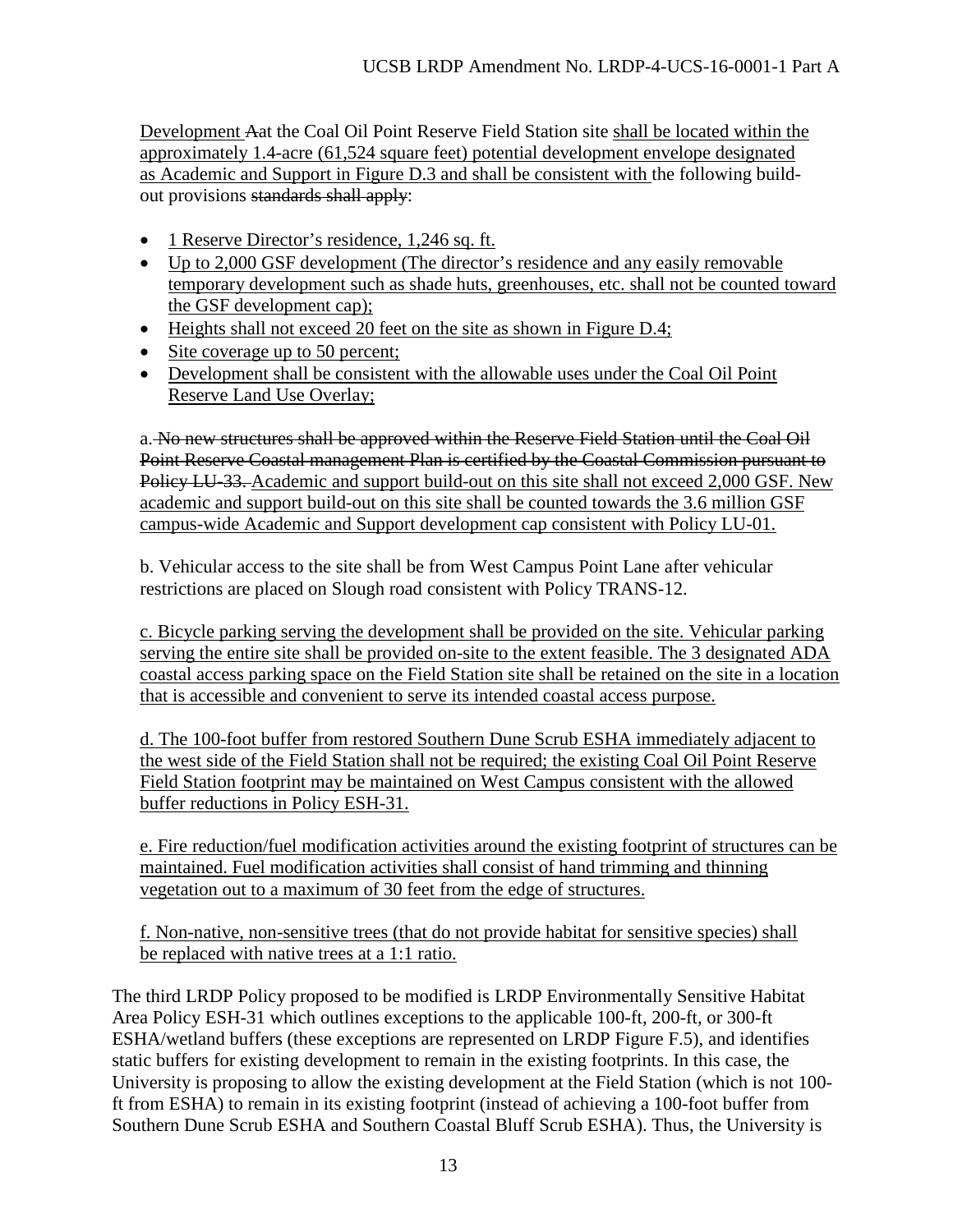proposing to modify ESH-31 to allow for an exception to the applicable 100-ft buffer in order to maintain the existing footprint of development at the Field Station. The University's proposed language is shown below with certified LRDP language shown in straight type and language proposed by the University to be deleted in strikeout and language to be added in underline.

# **LRDP Policy ESH-31:**

A. In light of the significant benefits of clustering LRDP development in specific locations on Main Campus, Storke Campus, and West Campus; of enhancing and restoring ESHA, ESHA buffers, and compensatory off-site ESHA/Wetland habitat restoration to provide valuable habitat connections in accordance with Policy OS-04; of minimizing vehicle miles traveled by locating housing, services, and campus facilities in areas easily accessible via walking, biking, or bus service; of providing a permanent open space connection from Goleta Slough, Storke Wetlands, and Devereux Slough to ensure long-term protection of habitat values; of restoring the habitats on the approximately 64- acre North Campus Open Space – Ocean Meadows site while providing coastal access pursuant to Policies OS-04 and LU-19; and of providing adequate housing stock to accommodate all future student, faculty, and staff, the University may construct development with an ESHA buffer or Wetland buffer width less than required in Policy ESH-19 consistent with the following:

…

7. In lieu of the 100-foot buffer from the restored Southern Dune Scrub ESHA immediately adjacent to the west side of the Field Station, the existing Coal Oil Point Reserve Field Station (see Policy LU-34) footprint may be maintained on West Campus, as approximately delineated on Figure F.5. The minimum 100-foot buffer from Southern Coastal Bluff Scrub to the south and east side of the Field Station shall not be eliminated or reduced, as reflected in Figure F.5.

7. 8. Where no other feasible siting and design alternatives exist, West Campus roadways improvements and a new road alignment may intrude within ESHA buffers provided that the road is designed to be the minimum necessary to accommodate a two-lane road that meets Fire Department standards.

# **LRDP Figures**

The proposed amendment also includes revisions to LRDP Figures D.1 (Land Uses) and D.2 (Land Use Overlays) to revise the ESHA Overlay to update the ESHA mapping to reflect updated biological resources surveys; D.3 (Potential Development Area) to add a potential development area at the COPR Field Station to allow for future improvements or redevelopment of the site; and F.2 (Historic and Current Biological Resources) and F.5 (ESHA Buffers) to update the biological resources mapping on the Reserve with current biological surveys and to reflect an exception to the applicable 100-ft buffer in order to maintain the existing footprint of development at the Reserve Field Station.

# **LRDP Text**

Furthermore, the amendment makes text changes to the 2010 LRDP in the following sections to include further details regarding the purpose and management of the Coal Oil Point Reserve: Section B. Context, Habitat Plans, Coal Oil Point Reserve Management (2006) (Page B-23); Section D. Land Use and Development, Land Use Overlays, Reserve Overlay (Page D-6);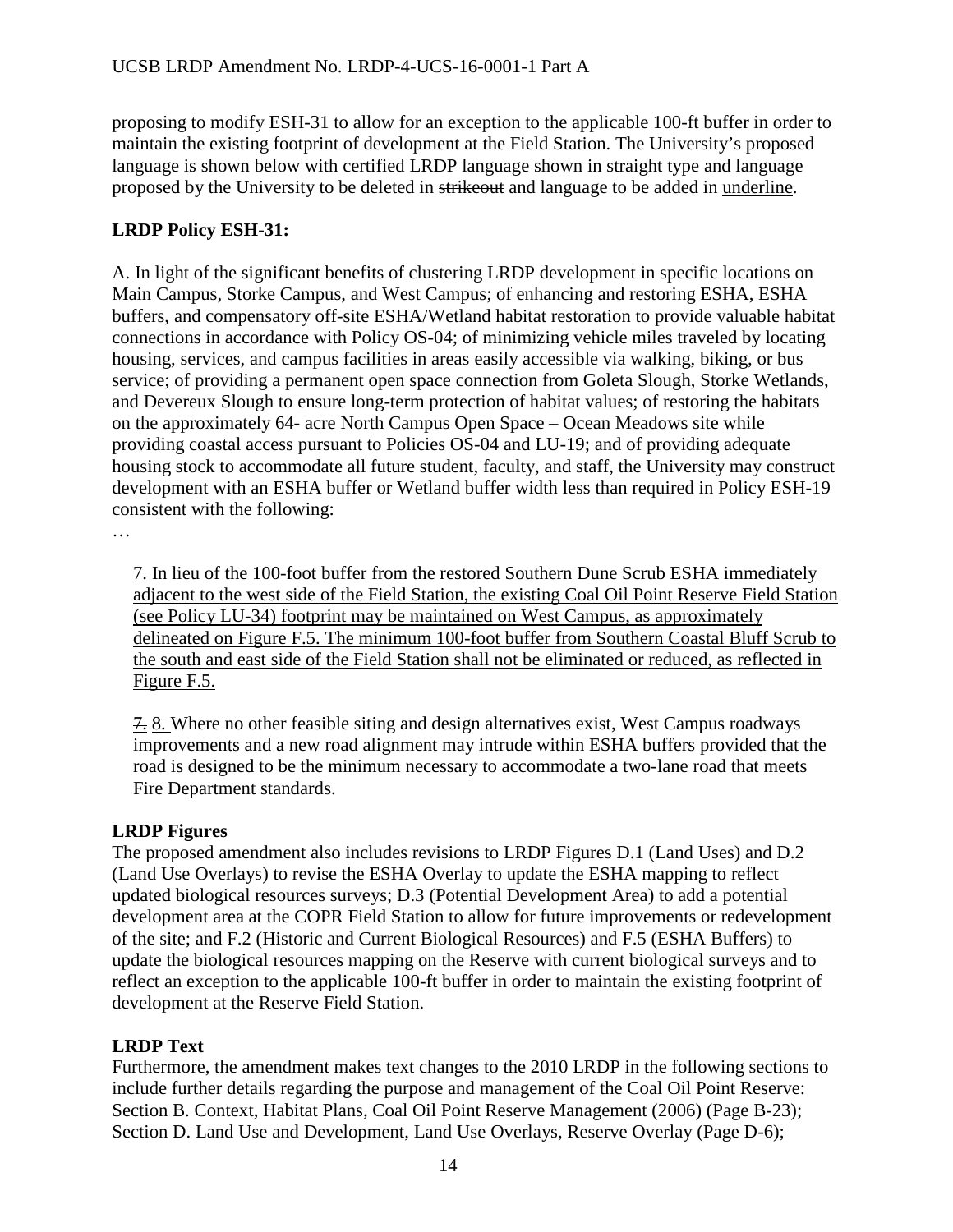Section D. Land Use and Development, West Campus, Coal Oil Point (Page D-13); and Section F. Open Space, Natural Areas, Coal Oil Point Reserve (Page F-4) and is attached in Exhibit 4.

### <span id="page-14-0"></span>**C. CONSISTENCY ANALYSIS**

The standard of review for the proposed LRDP amendment is that Chapter 3 policies of the Coastal Act.

### **WETLANDS AND ENVIRONMENTALLY SENSITIVE HABITAT AREA**

This section analyzes habitat-related issues, including those related to ESHA and wetlands. Pertinent Coastal Act polices are set forth below.

Coastal Act Section 30240 states:

*(a) Environmentally sensitive habitat areas shall be protected against any significant disruption of habitat values, and only uses dependent on those resources shall be allowed within those areas.* 

*(b) Development in areas adjacent to environmentally sensitive habitat areas and park and recreation areas shall be sited and designed to prevent impacts which would significantly degrade those areas, and shall be compatible with the continuance of those habitat and recreation areas.* 

The Coastal Act defines environmentally sensitive area:

Section 30107.5 of the Coastal Act states:

*"Environmentally sensitive area" means any area in which plant or animal life or their habitats are either rare or especially valuable because of their special nature or role in an ecosystem and which could be easily disturbed or degraded by human activities and developments.* 

Section 30230 of the Coastal Act states:

*Marine resources shall be maintained, enhanced, and where feasible, restored. Special protection shall be given to areas and species of special biological or economic significance. Uses of the marine environment shall be carried out in a manner that will sustain the biological productivity of coastal waters and that will maintain healthy populations of all species of marine organisms adequate for long-term commercial, recreational, scientific, and educational purposes.* 

Section 30231 of the Coastal Act states:

*The biological productivity and the quality of coastal waters, streams, wetlands, estuaries, and lakes appropriate to maintain optimum populations of marine organisms and for the protection of human health shall be maintained and, where feasible, restored through, among other means, minimizing adverse effects of waste water discharges and entrainment, controlling runoff, preventing depletion of ground water supplies and substantial interference with surface water flow, encouraging waste water reclamation, maintaining*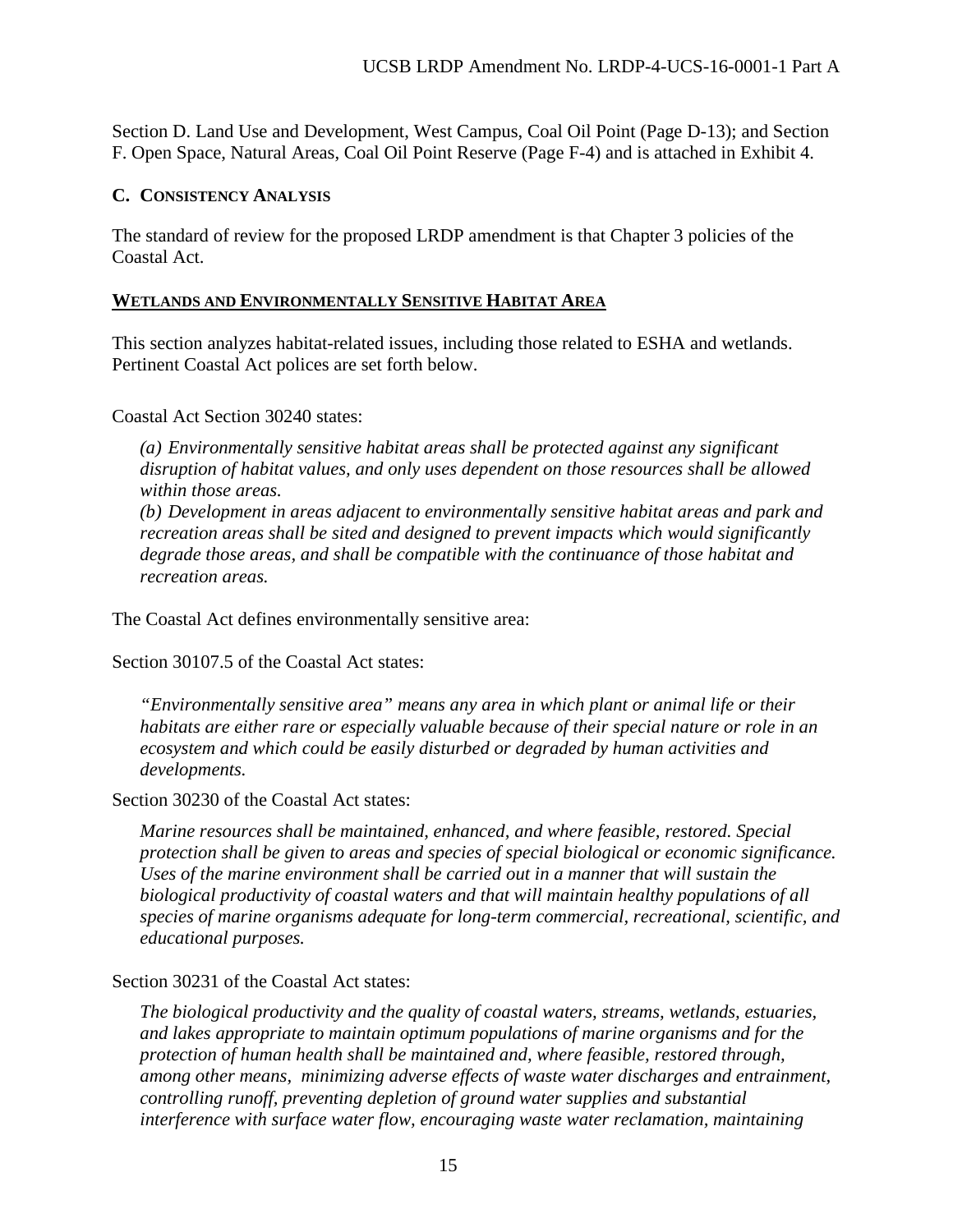*natural vegetation buffer areas that protect riparian habitats, and minimizing alteration of natural streams.*

Section 30121 of the Coastal Act states:

*"Wetland" means lands within the coastal zone which may be covered periodically or permanently with shallow water and include saltwater marshes, freshwater marshes, open or closed brackish water marshes, swamps, mudflats, and fens.* 

Section 13577(b) of Title 14 of the California Code of Regulations defines wetlands as follows:

*Wetlands are lands where the water table is at, near or above the land surface long enough to promote the formation of hydric soils or to support the growth of hydrophytes, and shall also include those types of wetlands where vegetation is lacking and soil is poorly developed or absent as a result of frequent or drastic fluctuations of surface water levels, wave action, water flow, turbidity or high concentrations of salt or other substances in the substrate. Such wetlands can be recognized by the presence of surface water or saturated substrate at some time during each year and their location within, or adjacent to, vegetated wetlands or deep water habitats.* 

Section 30233 of the Coastal Act, which has been incorporated in the certified LRDP, states in part:

- *(a) The diking, filling, or dredging of open coastal waters, wetlands, estuaries, and lakes shall be permitted in accordance with other applicable provisions of this division, where there is no feasible less environmentally damaging alternative, and where feasible mitigation measures have been provided to minimize adverse environmental effects, and shall be limited to the following:*
	- *(1) New or expanded port, energy, and coastal-dependent industrial facilities, including commercial fishing facilities.*
	- *(2) Maintaining existing, or restoring previously dredged, depths in existing navigational channels, turning basins, vessel berthing and mooring areas, and boat launching ramps.*
	- *(3) In open coastal waters, other than wetlands, including streams, estuaries, and lakes, new or expanded boating facilities and the placement of structural pilings for public recreational piers that provide public access and recreational opportunities.*
	- *(4) Incidental public service purposes, including but not limited to, burying cables and pipes or inspection of piers and maintenance of existing intake and outfall lines.*
	- *(5) Mineral extraction, including sand for restoring beaches, except in environmentally sensitive areas.*
	- *(6) Restoration purposes.*
	- *(7) Nature study, aquaculture, or similar resource dependent activities.*
- *(b) Dredging and spoils disposal shall be planned and carried out to avoid significant disruption to marine and wildlife habitats and water circulation. Dredge spoils suitable for beach replenishment should be transported for such purposes to appropriate beaches or into suitable long shore current systems.*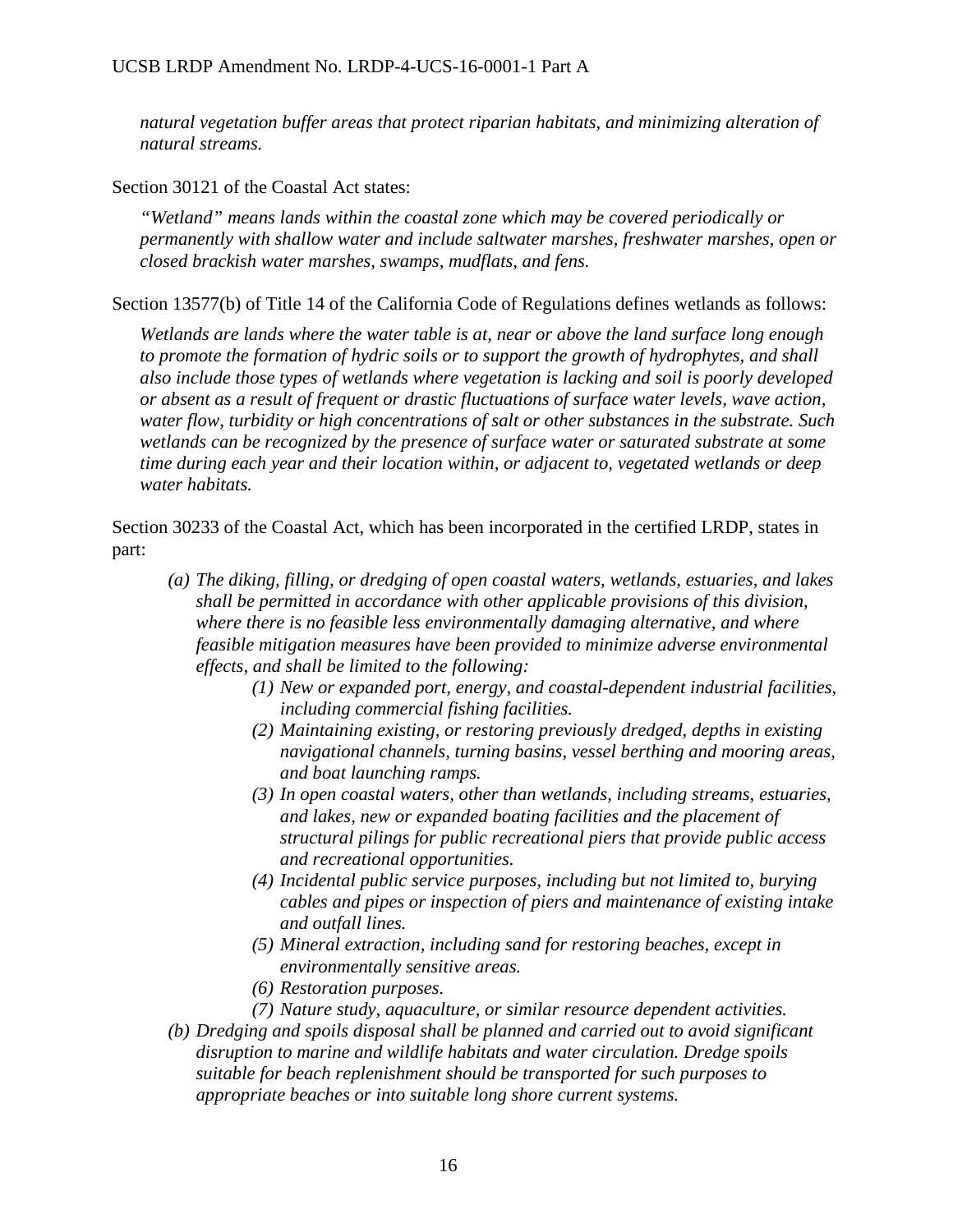Section 30250 of the Coastal Act, which has been incorporate in the certified LRDP, states, in relevant part:

*(a) New residential, commercial, or industrial development, except as otherwise provided in this division, shall be located within, contiguous with, or in close proximately to, existing developed areas able to accommodate it or, where such areas are not able to accommodate it, in other areas with adequate public services and where it will not have significant adverse effects, either individually or cumulatively, on coastal resources. In addition, land divisions, other than leases for agricultural uses, outside existing developed areas shall be permitted only where 50 percent of the usable parcels in the area have been developed and the created parcels would be no smaller than the average size of surrounding parcels.* 

In addition, the Long Range Development Plan contains other policies and provisions which provide extensive requirement for the protection of ESHA, wetlands, and trees. These policies require protection of ESHA, wetlands, and trees wherever these resources are mapped or subsequently delineated or detected on campus in the future. Policy ESH-17 sets the overarching protective standard for the protection and restoration of ESHA:

Policy ESH-17 states:

Environmentally sensitive habitat areas (ESHA) on campus shall be protected and, where feasible, enhanced and restored. Only uses dependent on such resources shall be allowed within such areas. Where ESHA has been degraded through habitat fragmentation, colonization by invasive species, or other damage such areas shall be restored.

Policy ESH-19 states, in part:

Development adjacent to ESHA shall be sited and designed to minimize impacts to habitat values and sensitive species to the maximum extent feasible. A native vegetation buff shall be required between the development and the ESHA to serve as transitional habitat and provide distance and physical barriers to human intrusion. The buff shall be of a sufficient size to ensure the biological integrity and preservation of the ESHA. The minimum buffer (setback) from Environmentally Sensitive Habitat Area or freshwater wetland shall be 100 feet from the outermost edge of the ESHA or wetland, except as specifically authorized by the Commission in Policy ESH-33 and ESH-31. …

Policy ESH-31 states, in part:

A. In light of the of the significant benefits of clustering LRDP development in specific locations on Main Campus, Storke Campus, and West Campus; of enhancing and restoring ESHA, ESHA buffers, and compensatory off-site ESHA/Wetland habitat restoration to provide valuable habitat connections in accordance with Policy OS-04; of minimizing vehicle miles traveled by locating housing, services, and campus facilities in areas easily accessible via walking, biking, or bus service; of providing a permanent open space connection from Goleta Slough, Storke Wetlands, and Devereux Slough to ensure long-term protection of habitat values; of restoring the habitats on the approximately 64- acre North Campus Open Space – Ocean Meadows site while providing coastal access pursuant to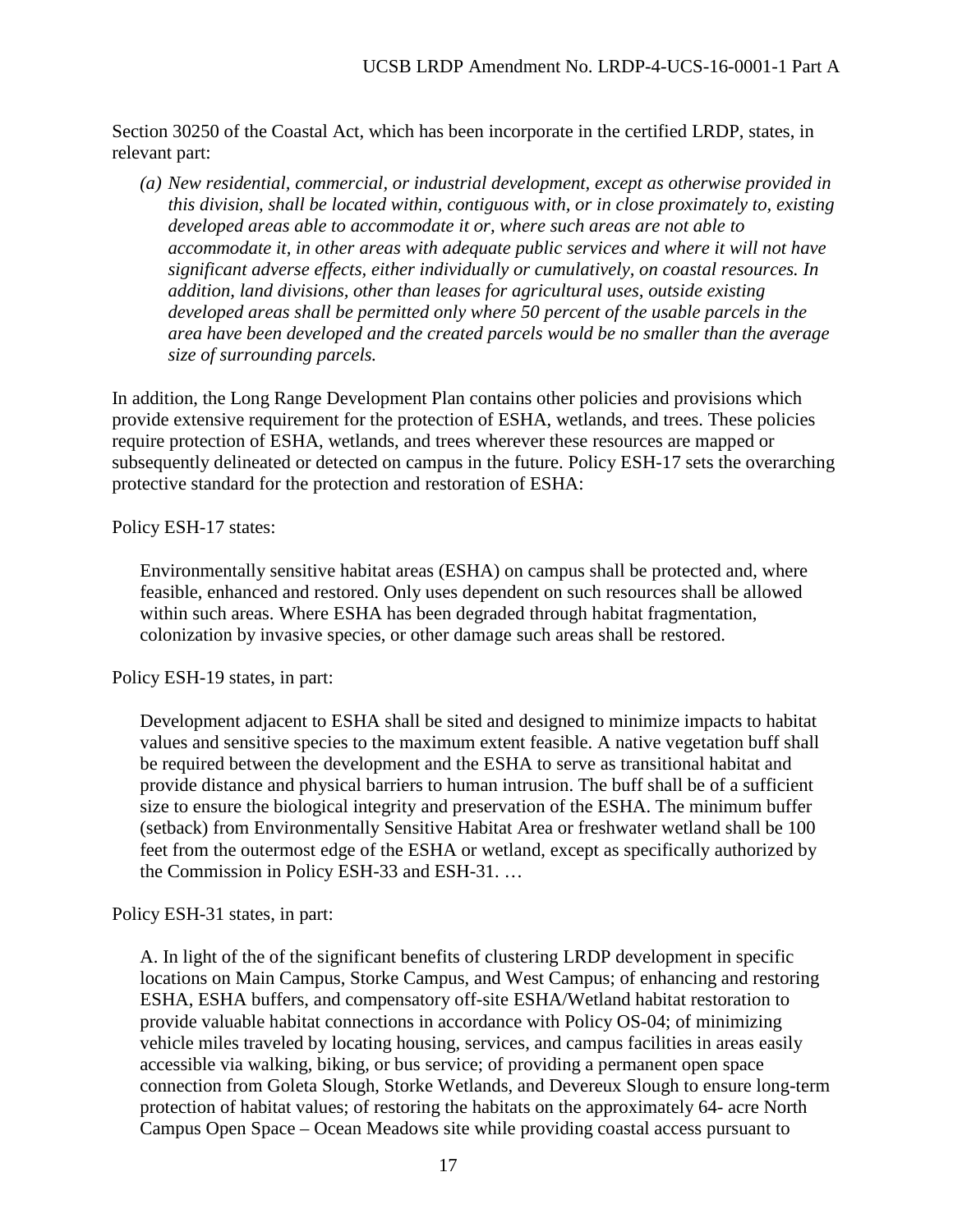#### UCSB LRDP Amendment No. LRDP-4-UCS-16-0001-1 Part A

Policies OS-04 and LU-19; and of providing adequate housing stock to accommodate all future student, faculty, and staff, the University may construct development with an ESHA buffer or Wetland buffer width less than required in Policy ESH-19 consistent with the following:

…

The Coastal Act policies set forth above, and summarized here, establish the legal standard of review used by the Commission to determine whether the proposed amendment is consistent with the Coastal Act policies that protect sensitive coastal resources, including wetlands and ESHA.

Environmentally sensitive habitat area (ESHA) is defined by the Coastal Act as "any area in which plant or animal life or their habitats are either rare or especially valuable because of their special nature or role in an ecosystem and which could be easily disturbed or degraded by human activities and developments." Coastal Act Section 30240(a) protects ESHA and states that only development that is dependent on the resource itself may be authorized. Coastal Act Section 30240(b) in pertinent part further protects ESHA by requiring that development proposed adjacent to sensitive resources must be sited and designed to prevent the degradation of those resources, and requires that such development be undertaken in a manner compatible with the continuance of the resources. Coastal Act Section 30233 protects wetlands (defined above) and subparagraph (a) of Section 30233 limits development in wetlands to a few limited categories where there is no feasible less environmentally damaging alternative, and where feasible mitigation measures have been provided to minimize adverse environmental effects.

Coastal Act Section 30250 has been included above because this policy addresses the overarching Coastal Act requirement for locating new development. Section 30250 requires that development be sited within existing developed areas, or where existing areas cannot accommodate proposed new development, in other locations where it would not have significant adverse effects on coastal resources.

### **COPR environmental setting**

Coal Oil Point Reserve (COPR), located on portions of both North and West Campuses, includes Devereux Slough. As previously mentioned, the Reserve is managed by an ecologist/reserve manager, who resides at the Reserve. The Reserve consists of 170 acres of protected coastal habitats, including rare native habitat and wildlife. The Slough provides a freshwater marsh environment during the rainy season and a brackish salt marsh environment during the dry season. COPR "species lists" identify at least fifty rare vertebrate species observed at the Reserve, including breeding populations of the threaten Western Snowy Plover and endangered California least tern and Belding's savannah sparrow. Specifically, Sands Beach near the Devereux Slough mouth is a wintering and breeding site for the threatened Western Snowy Plover, and occasionally the endangered California Least Tern. The Reserve has one of the most pristine remnants of dunes and Coastal Dune Scrub in Santa Barbara County, and contains a number of rare plant species. Several types of wetlands such as vernal pool, dune swale, salt flat and salt marsh can also be found on the Reserve. The Reserve has a number of habitat types within a relatively small area. Existing biological resources at the Reserve are shown on Exhibit 7.D.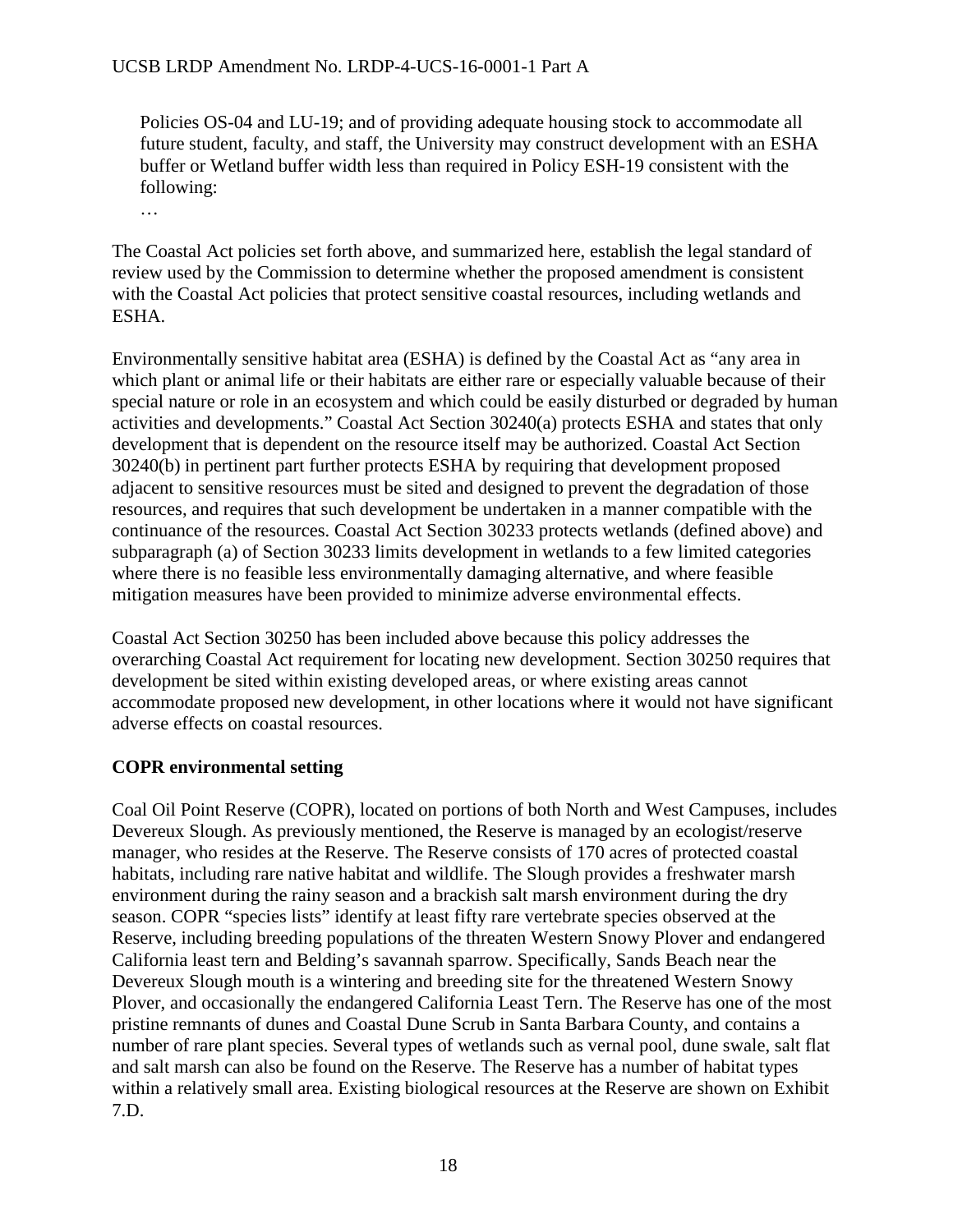Existing development at the Reserve includes buildings at the Field Station and auxiliary equipment out on the Reserve for research and education. Existing infrastructure at the Reserve includes buildings, greenhouses, utility lines, communications, culverts, fences, trails and roads, and research equipment. The buildings, greenhouses and utilities are located at the COPR Field Station on Coal Oil Point within the Reserve. The Field Station is fenced with a 6-foot tall wood fence. Additionally, the COPR Reserve Director lives at the Field Station, as a condition of employment. The Reserve Director's residence has an adjacent fenced yard with a garden and small green house.

### **Historic use of the COPR Field Station**

The COPR Field Station at Coal Oil Point was the site of a former summer camp more than 50 years ago. The summer camp facilities included the Cliff House, which housed the kitchen, dining area and restrooms, and a number of rustic wooden cabins that were used as bunkhouses for campers. The cabins were constructed on concrete slab foundations. As shown on Exhibit 8, this entire area was cleared of vegetation for the development of the summer camp facilities. Exhibit 8 also demonstrates that in 1967 (prior to the effective date of the Coastal Act) no native habitat remained within the Field Station site. The grounds for the summer camp and approximately 20 acres surrounding the facilities were landscaped with *Acacia longifolia*, an exotic invasive shrub that eventually spread into adjacent native habitats in the Reserve.

By the late 1960s, the summer camp had ceased operation. Around the same time, the Devereux Slough and the dunes to the west of Coal Oil Point were recognized as important coastal habitats by UCSB faculty and researchers using the area for research and field studies. This lead to the establishment and the incorporation of the Coal Oil Point Reserve into the UC Natural Reserve System (UC NRS) in 1970. The UC Natural Reserve System is charged with the stewardship of and preservation of native habitats. Thus, the Reserve began to restore degraded habitats, remove exotic species, and restore previously disturbed areas. The Reserve has progressively removed all of the invasive *Acacia longifolia* and revegetated the area with native plant species. Exhibit 9 depicts an aerial photo progression of the restoration efforts surrounding the Field Station between the years 1967-2013. As shown on Exhibit 9, the area surrounding the Field Station has been completely revegetated. As depicted on Exhibit 7.D, this area now supports Southern Coastal Bluff Scrub and Southern Foredune, and is designated environmentally sensitive habitat area.

### **Coastal Act Consistency Overview**

The Coastal Act policies set forth above place critical importance on the protection and long term stewardship of ESHA and wetlands, and limit allowable development within or near such resources in accordance with the particular requirements of the applicable policies. Coastal Act Section 30230(a) prohibits development within areas of environmentally sensitive habitat unless dependent upon the resource itself; Coastal Act Section 30240(b) in pertinent part further protects ESHA by requiring that development proposed adjacent to sensitive resources be sited and designed to prevent the degradation of those resources, and undertaken in a manner compatible with the continuance of the resource. Coastal Act Section 30233 protects wetlands (defined above), and subparagraph (a) limits development in wetlands to a few limited categories where there is no feasible less environmentally damaging alternative, and where feasible mitigation measures have been provided to minimize adverse environmental effects. Coastal Act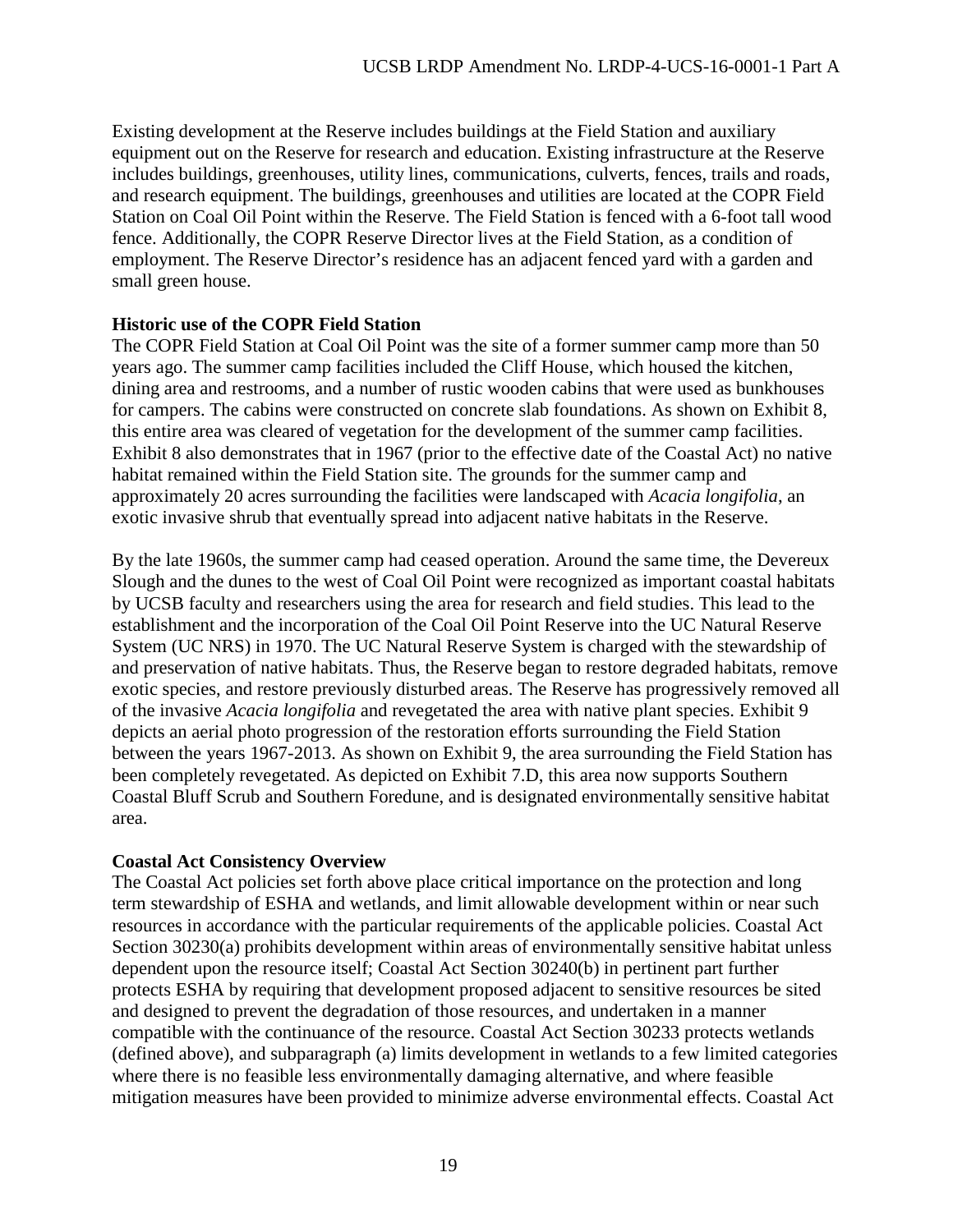Section 30250 requires the location of new development within existing developed areas, and in areas elsewhere only if significant adverse impacts on coastal resources would not result.

The Reserve's land use designation under the certified LRDP is Open Space. The emphasis within open space lands is the enhancement, restoration, and permanent conservation of a mosaic of sensitive habitat areas while still allowing for the provision of low-intensity public access and recreation, including trails and public parking for access to coastal and open space areas. To limit human intrusion into sensitive habitat areas on the Reserve, public access through the Reserve is limited to perimeter trails and an internal pedestrian nature trail (The Dune Pond). The entirety of the Reserve is designated Environmentally Sensitive Habitat Area (ESHA) pursuant to the certified LRDP, except for a 1.4-acre area on the Reserve known as the Field Station. Additionally, the Reserve is covered by an LRDP overlay (Coal Oil Point Reserve Overlay) which restricts development and uses on the Reserve in order to protect the sensitive habitats and species located on site.

The proposed amendment does not include new development within any areas that would result in the direct loss or conversion of ESHA. LRDP Policy ESH-19 requires a minimum native vegetation buffer of 100-ft from all ESHA and freshwater wetlands from new development. In this case, the existing footprint of the development envelope on the west side of the Field Station encroaches within the 100-foot buffer from the restored Southern Dune Scrub ESHA area, which was previously disturbed and restored by the Reserve as discussed above. All other surrounding edges of the Field Station footprint provide for a 100-foot buffer from designated ESHA. The certified LRDP allows for exceptions to the applicable ESHA buffers widths required in Policy ESH-19, to accommodate redevelopment, when there are significant benefits to clustering development, and enhancing and restoring ESHA (LRDP Policy ESH-31, stated above).

In this case, the University is not proposing to expand the western footprint of development at the Field Station. However, the University is proposing a site specific development requirement (Policy LU-34(d)) for the Field Station for the existing footprint that states the 100-foot buffer from restored Southern Dune Scrub ESHA immediately adjacent to the west side of the Field Station shall not be required. This results in a static buffer for the western edge of existing development and allows for the development to remain in its existing footprint. Additionally, the University proposes to memorialize the retention of the existing footprint by incorporating language into existing LRDP Policy ESH-31, to specifically allow for the exception to the applicable ESHA buffer width requirements. Specifically, proposed policy ESH-31(A)(7) states that "in lieu of the 100-foot buffer from the restored Southern Dune Scrub ESHA immediately adjacent to the west side of the Field Station, the existing Coal Oil Point Reserve Field Station footprint may be maintained on West Campus". The University also proposes to update LRDP Figures D.1 (Land Use), D.2 (Land Use Overlays), D.3 (Potential Development Areas), F.2 (Historic and Current Biological Resources) and F.5 (ESHA Buffers) to reflect the modifications above, and to provide for internal consistency within the LRDP (Exhibits 7.A-7.E).

The proposed policies above will not result in the elimination or degradation of areas of environmentally sensitive habitat because future redevelopment of the west side of the Field Station is restricted to the footprint of the existing development envelope. Additionally, the proposed amendment retains the requirement that all other edges of the Field Station adjacent to sensitive resources must be sited and designed to prevent the degradation of those resources, consistent with Sections 30240, 30233, and 30250 of the Coastal Act and LRDP Policy ESH-19.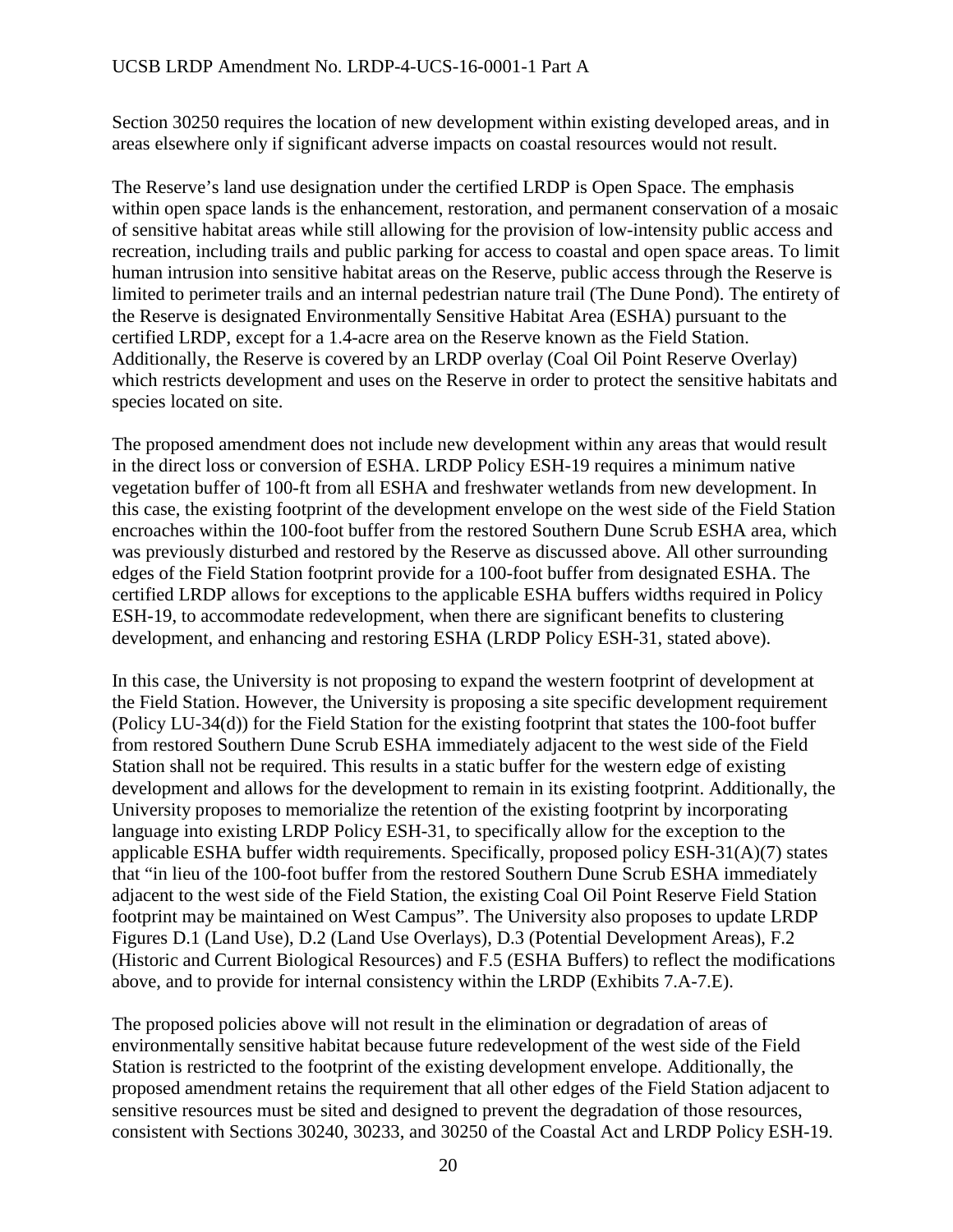Moreover the Field Station's existing fire reduction/fuel modification activities (hand trimming and thinning vegetation out to a maximum of 30 feet from the edge of structures) around the exiting footprint of structures are not changing and are also memorialized in LU-34(e). Furthermore, Reserve development and programs are also subject to all other policies and provisions of the LRDP to ensure adequate and consistent protection of the University's coastal resources.

Consistent with Coastal Act Section 30240, the amendment also incorporates a site specific development policy (Policy LU-33(b)) which requires the continued protection of Western Snowy Plovers at the Reserve with the goal to reduce disturbance by beach users by increasing public awareness of snowy plover issues. Additionally, the proposed amendment includes a policy that requires the University to submit a phased tree removal and restoration plan (Policy LU-33(e)), to ensure that the tree masses serving as raptor habitat or monarch butterfly habitat on the Reserve are restored in phases that ensure there is no interim loss of available habitat. Policy LU-33(e) also restates that any tree trimming or tree removal on the Reserve shall follow the provisions and protocols of the LRDP certified Campus Tree Trimming and Removal Program found under appendix 2 of the 2010 LRDP. Under the Campus Tree Trimming and Removal Program, trees located within ESHA or designated Open Space shall not be trimmed or removed unless determined by a certified arborist to pose a substantial hazard to life or property and must be authorized pursuant to an emergency permit, or where the proposed removal is part of a habitat restoration plan. These policies ensure the protection of sensitive species and conserve the long term habitat values of existing sensitive habitat areas, as required by Coastal Act Section 30233 and 30240.

The subject amendment also incorporates additional land uses into the Reserve's Overlay to accommodate future development and management programs at the Reserve. The certified 2010 LRDP includes a Coal Oil Point Reserve Overlay to delineate the area of campus that is managed and preserved as part of the University of California's Natural Reserve System. Unlike conventional open spaces, the COPR functions as an outdoor classroom and laboratory for the long-term field study of wild land ecosystems, so public access must be managed within the reserve in a manner consistent with the preservation of its natural resources. With the exception of the Reserve Field Station, the Reserve is also designated within the ESHA Overlay (Exhibit 7.B). The following land uses are proposed to be added to the COPR overlay: (1) associated grading for the purpose of habitat creation, restoration and/or enhancement activities, (2) parking for Reserve users, (3) boardwalks/stairways and restrooms for public coastal access amenities, (4) garages to serve the Field Station, (5) the installation, repair or upgrading of utilities, including sewer lines, storm drains, water lines, irrigation lines, or similar facilities, and (6) drainage and water quality improvements. These proposed land uses are appropriate for the nature and purpose of the Reserve, and the development of these uses are also subject to all other policies and provisions of the LRDP, which restrict development in environmentally sensitive areas and reduce the disturbance of sensitive habitat, as required by Coastal Act Sections 30230, 30233, 30240, and 30250.

Moreover, the subject amendment includes a site-specific policy that restricts academic and support development on the Field Station not to exceed 2,000 gross square feet (GSF) (Policy LU-34(a)) Additionally the amendment proposes additional parameters regarding the kind, size, level of intensity and location of development. Specifically, these parameters limit the height of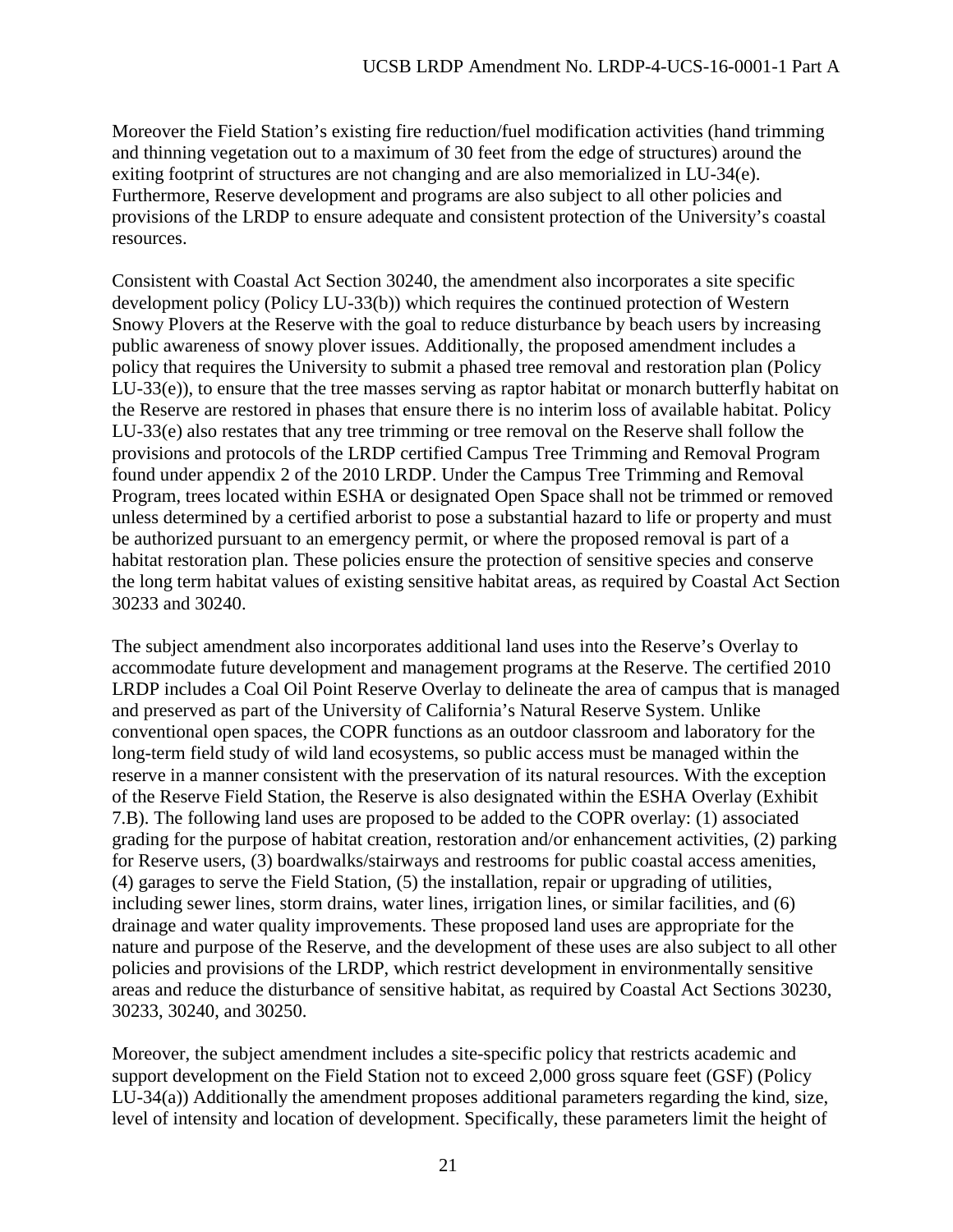structures at the Field Station up to 20 feet, site coverage up to 50 percent, one reserve director's residence is allowed and development shall be consistent with the allowable uses under the COPR Land Use Overlay (LU-34). Furthermore, Policy LU-34 restricts development at the Field Station to be sited within the approximately 1.4-acre potential development envelope designated as Academic and Support on LRDP Figure D.3 (Exhibit 7.C). A key Coastal Act policy that drives the siting of new development is Coastal Act Section 30250 which requires new development to be located within, contiguous with, or in close proximity to, existing developed areas able to accommodate it, and where it will not have significant adverse effects, either individually or cumulatively, on coastal resources. Consistent with Coastal Act Section 30250, the proposed amendment clusters the potential development site in an area within the Field Station that is already developed, and restricts future development from further encroaching into any environmentally sensitive habitat areas. Additionally, the amendment proposes to cap the amount of academic and support development (Policy LU-34(a)) to ensure that the scale of development is in-keeping with the COPR Reserve environment and goals, and that the density and intensity of development does not have adverse impacts to coastal resources.

Lastly, the amendment also includes revisions to LRDP Figures D.1 (Land Uses) and D.2 (Land Use Overlays) to revise the ESHA Overlay to update the ESHA mapping to reflect updated biological resources surveys; D.3 (Potential Development Area) to add a potential development area at the COPR Field Station to allow for future improvements or redevelopment of the site; and F.2 (Historic and Current Biological Resources) and F.5 (ESHA Buffers) to update the biological resources mapping on the Reserve with current biological surveys and to reflect an exception to the applicable 100-ft buffer in order to maintain the existing footprint of development at the Reserve Field Station. The Commission's biologist Dr. Jonna Engel, has participated in a site visit with Coastal Commission staff to examine existing conditions at the Field Station, and has confirmed the mapping of vegetation types and delineations of ESHA at the Field Station.

These proposed policies provide and ensure the protection of environmentally sensitive habitat areas, wetlands, and the marine environment while also allowing limited development in existing developed areas. For the above reasons, the Commission finds that the proposed amendment to the LRDP, as submitted, is consistent with the Chapter 3 policies of the Coastal Act, and applicable policies of the LRDP, with regards to protection of wetlands and environmentally sensitive habitat and resources.

# **PUBLIC ACCESS**

Coastal Act Section 30001.5 states in part:

*The Legislature further finds and declares that the basic goals of the state for the coastal zone are to:* 

*(c) Maximum public access to and along the coast and maximize public recreational opportunities in the coastal zone consistent with sound resources conservation principles and constitutionally protected rights of private property owners.* 

Coastal Act Section 30210 states: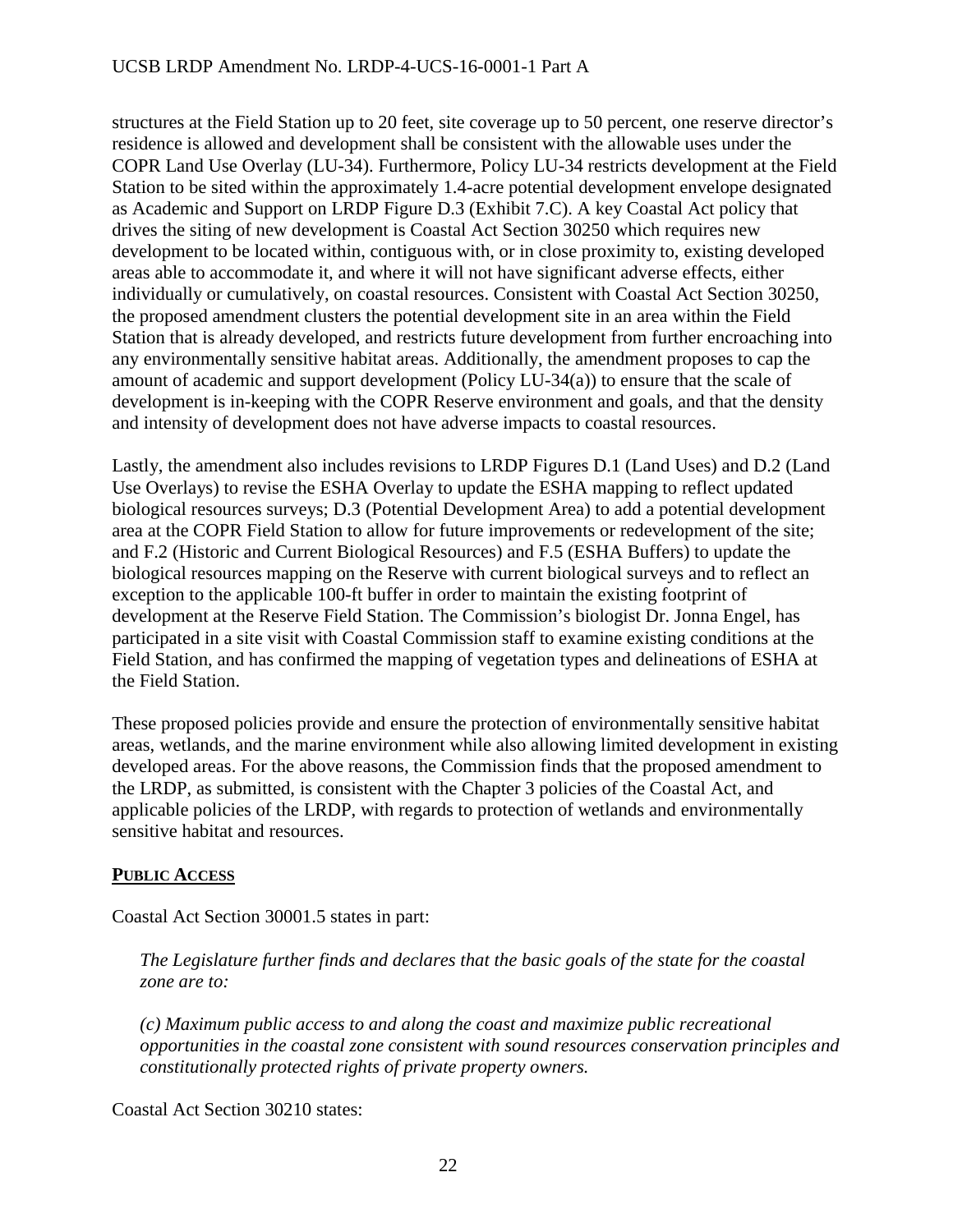*In carrying out the requirement of Section 4 of Article X of the California Constitution, maximum access, which shall be conspicuously posted, and recreational opportunities shall be provided for all the people consistent with public safety needs and the need to protect public rights, rights of private property owners, and natural resource areas from overuse.* 

Coastal Act Section 30211states:

*Development shall not interfere with the public's right of access to the sea where acquired through use or legislative authorization, including, but not limited to, the use of dry sand and rocky coastal beaches to the first line of terrestrial vegetation.* 

Coastal Act Section 30212 states in part:

*(a) Public access from the nearest public roadway to the shoreline and along the coast shall be provided in new development projects except where: (1) it is inconsistent with public safety, military security needs, or the protection of fragile coastal resources, (2) adequate access exists nearby, or, (3) agriculture would be adversely affected. Dedicated accessway shall not be required to be opened to public use until a public agency or private association agrees to accept responsibility for maintenance and liability of the accessway.* 

Coastal Act Section 30212.5 states:

*Wherever appropriate and feasible, public facilities, including parking areas or facilities, shall be distributed throughout an area so as to mitigate against the impacts, social and otherwise, of overcrowding or overuse by the public of any single area.* 

Coastal Act Section 30214 states in part:

*(a) The public access policies of this article shall be implemented in a manner that takes into account the need to regulate the time, place, and manner of public access depending on the facts and circumstances in each case...* 

Coastal Act Section 30221 states in part:

*Oceanfront land suitable for recreational use shall be protected for recreational use and development unless present and foreseeable future demand for public or commercial recreational activities that could be accommodated on the property is already adequately provided for in the area.* 

Coastal Act Section 30252 states:

*The location and amount of new development should maintain and enhance public access to the coast by (1) facilitating the provisions or extension of transit service, (2) providing commercial facilities within or adjoining residential development or in other areas that will minimize the use of coastal access roads, (3) providing nonautomobile circulation within the development, (4) providing adequate parking facilities or providing substitute means of serving the development with public transportation, (5) assuring the potential for public*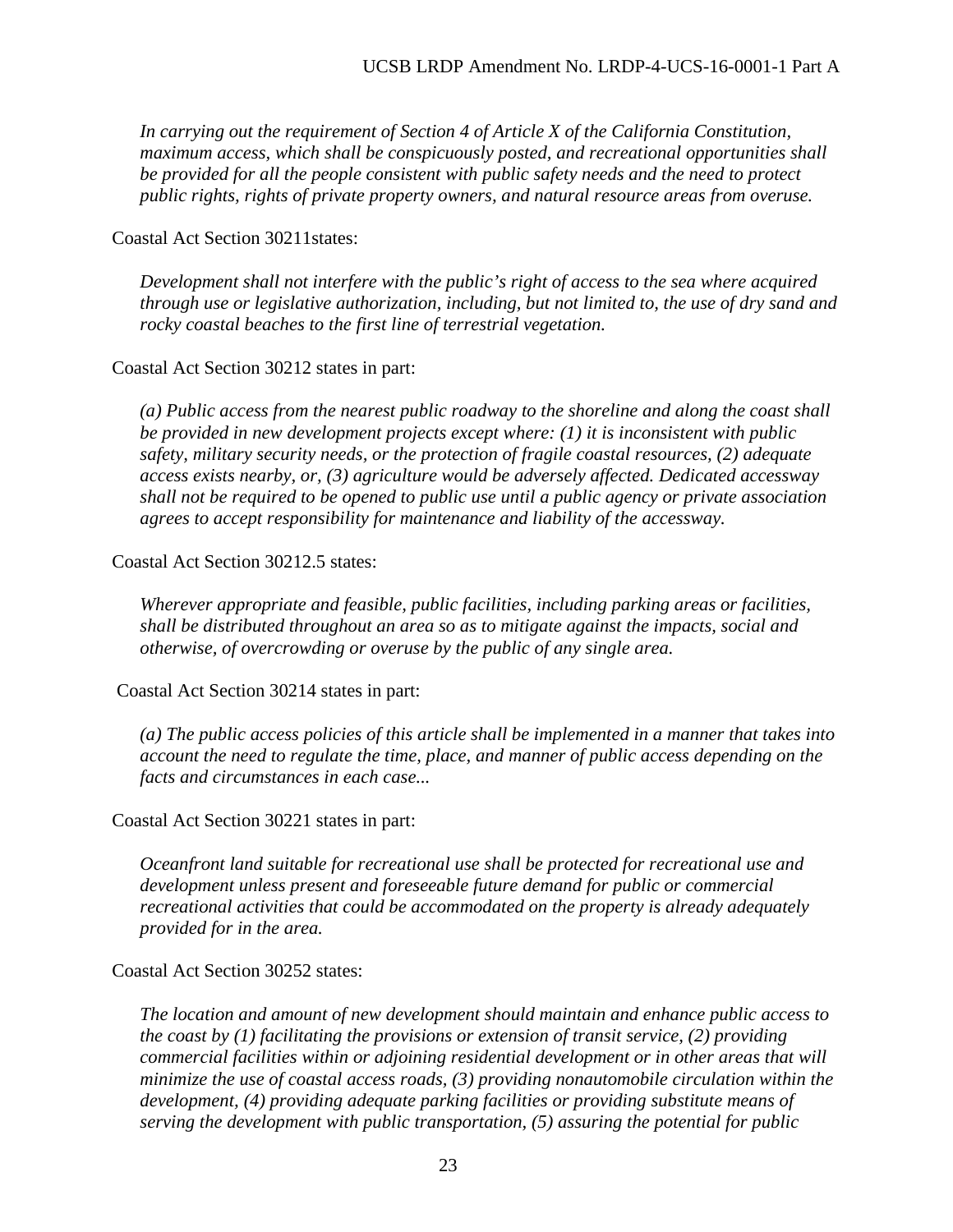*transit for high intensity uses such as high-rise office buildings, and by (6) assuring that the recreational needs of new residents will not overload nearby coastal recreation areas by correlating the amount of development with local park acquisition and development plans with the provisions of onsite recreational facilities to serve the new development.* 

In addition, the Long Range Development Plan contains other policies which also require the protection of public access within the Reserve.

Policy PA-13 states:

Public access shall be maintained on Coal Oil Point consistent with the Coastal Access Program (Figure E.4). New development to facilitate public access opportunities shall include, at a minimum: establishment of three disabled public coastal access parking spaces, bike racks, picnic table(s), and ADA-compliant trail improvements to the bluff and overlook. The feasibility of a restroom and drinking fountain should also be considered. These public access features shall be included in the development proposed for the first Notice of Impending Development for a significant West Campus or Reserve development that is submitted subsequent to the date of effective certification of the 2010 LRDP. The public coastal access improvements approved by the Commission pursuant to the pertinent NOID shall be installed in conjunction with the other construction proposed in the NOID. The design and location of the parking shall facilitate an ADA-accessible connection to the trail corridor along the West Campus Bluffs and, if feasible, to a portion of the Slough Road trail/road corridor.

Policy TRANS-23 states, in part:

A. The University shall provide and maintain a minimum of 70 dedicated coastal access parking spaces on the North and West Campuses:

• twenty (20) spaces at the north entrance to West Campus at Cameron Hall until relocated to West Campus Mesa;

- twenty (20) spaces at the western terminus of Phelps Road;
- twenty-seven (27) spaces on the Devereux South Knoll site; and
- three (3) ADA accessible spaces at Coal Oil Point.

These dedicated coastal access parking spaces shall be permanently maintained on North and West Campuses in close proximity to coast access and trails;

…

Policy TRANS-24 states:

Public access shall be allowed within and around the Coal Oil Point Reserve, consistent with the Coastal Access Program and Trails Maps (Figures E.3 and E.4). Fences, signs and information maps delineating the perimeter of the Reserve shall be provided and maintained to restrict unauthorized access by pedestrians, dogs, motor vehicles and off-road bicycles (except essential service and emergency vehicles) for the purpose of protecting the Reserve's sensitive resources by encouraging and directing the public to remain on the authorized trails. Restrictions placed on coastal access, such as limits on timing or location of access, require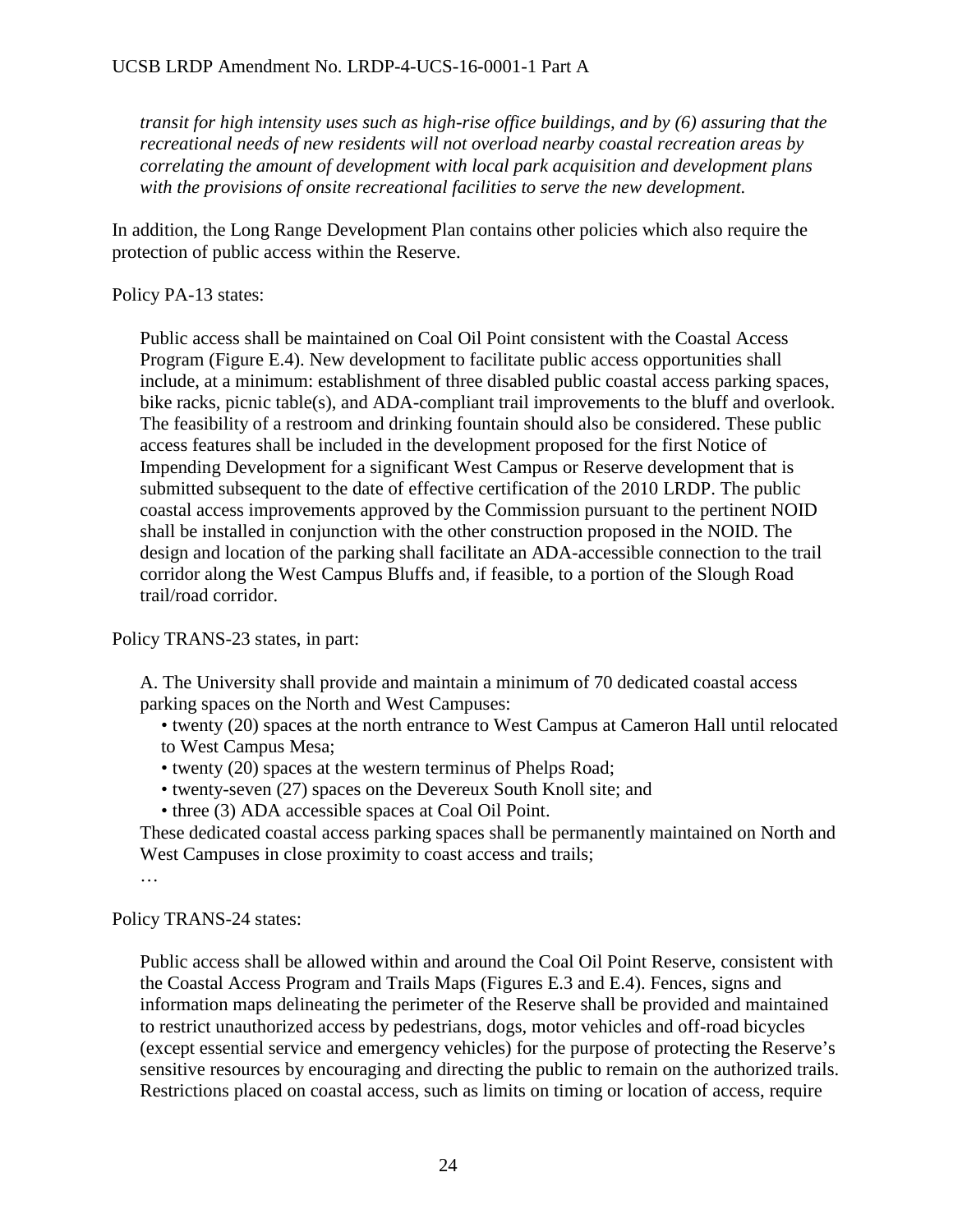authorization pursuant to an LRDP Amendment, except for temporary closures for emergencies or to protect fragile coastal resources consistent with Policy PA-06.

One of the basic mandates of the Coastal Act is to maximize public access and recreational opportunities along the coast. The public possesses ownership interest in tidelands or those lands below the mean high tide line. These lands are held in the State's sovereign capacity and are subject to the common law public trust. The protection of these public areas and the assurance of access to them lies at the heart of the Coastal Act policies requiring the implementation of a public access program and the minimization of impacts to access and the provision of access, where applicable, through the regulation of development. New development raises issues as to whether the location of new development maintains and enhances public access and recreational opportunities to and along the coast.

In addition, Coastal Act Sections 30210 and 30211 mandate that maximum public access and recreational opportunities must be provided and that development not interfere with the public's right to access the coast. Section 30212 of the Coastal Act requires that public access from the nearest public roadway to the shoreline and along the coast be provided in new development projects with certain exceptions such as public safety, military security, resource protection, and where adequate access exists nearby. Further, Section 30214 of the Coastal Act provided that the implementation of the public access policies take into account the need to regulate the time, place, and manner of the public access depending of such circumstances as topographic and geologic characteristics, the need to protect natural resources, proximity to adjacent residential uses, etc. Moreover, Section 30211 ensures protection of oceanfront land for recreational use and development.

The University of California, Santa Barbara campus is situated along 2 ½ miles of coastline in Santa Barbara County. Public pedestrian access is available to and along the entire 2 ½ miles of coastline contiguous to the campus. In addition, the campus is developed with an extensive bicycle and pedestrian path network that is available for public use. The bicycle and pedestrian path on campus connects to a regional bicycle/pedestrian network which provides access to Goleta County Beach, Goleta, and the City of Santa Barbara. There are also multiple beach access points on campus including a bluff stairway on the eastern side of Main Campus and several smaller trails which provide pedestrian access to the sandy beach on Main Campus and Coal Oil Point.

The Reserve is accessible by vehicular access from Slough Road on West Campus and through a locked gate. Pedestrian access points to the Reserve include: (1) from the UCSB West campus Beach east of the Reserve, (2) from the Sands Beach entrance near the Cliff House, (3) from the southern terminus of the Dune Pond Trail, (4) from the bluffs between the Reserve and Ellwood Bluffs, and (5) from Ellwood Beach, west of the Reserve. Additionally, the Reserve provides parking for approved users and volunteers in a parking lot at the COPR Field Station, including three (3) ADA accessible parking spaces, adjacent to the entrance of the California Coastal Trail segment within the Reserve, that traverses the scenic West Campus Bluffs.

The beach, perimeter trails and an internal pedestrian nature trail (The Dune Pond) are open to the public for nature study and passive recreation. The Dune Pond Trail is the designated pedestrian trail that provides access from Venoco Road to Sands Beach. In addition, there are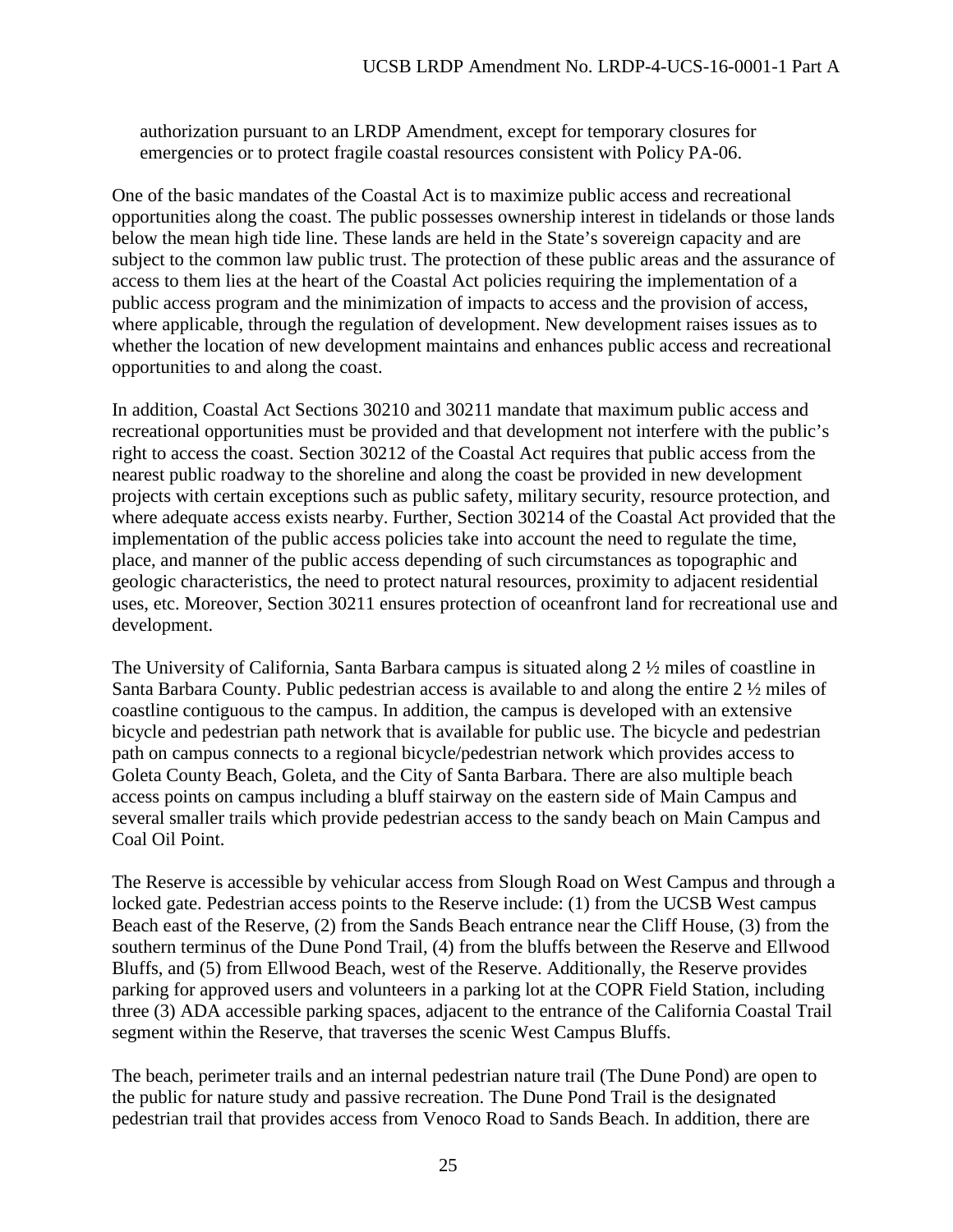numerous smaller connector trails located in adjacent open space areas on and off campus which link the above referenced trails and provide access to the beach. Additionally, the public can access Sands Beach from two additional locations: (1) adjacent to the eastern boundary of the Reserve near the Cliff House and (2) at the western boundary of the Reserve adjacent to the Ellwood Bluffs. Sands Beach is also accessible by walking along the beach from the east or west.

The University's proposed amendment is consistent with the requirement to maximize public access to and along the coast. A number of LRDP policies, including those listed above, address public access and public coastal access parking at the Reserve. Specifically, the proposed LRDP amendment includes site specific development requirements for the Reserve and the Field Station that are intended to ensure the permanent protection and enhancement of public access on the Reserve. For instance, proposed Land Use Policy LU-33(c) specifically provides that public access shall be maintained and enhanced and requires the University to continue to maintain and improve trails through the site to link the Reserve and coastal access parking with the surrounding trails, open space areas, and the beach. Moreover, LU-33(c) requires Reserve trails to be maintained, marked, and signed for safety and interpretation of the Reserve's ecology.

Furthermore LU-33(c) requires the University to maintain vertical pedestrian access from the Reserve to the Sands Beach entrance to ensure beach access from the Reserve to the beach is always available to coastal visitors. This vertical access may be allowed in the form of an engineered public access stairway, as necessary in the future, pursuant to LRDP Transportation Policy TRANS-21. Moreover, Policy LU-33(d) requires the University to provide 3 Americans with Disability Act (ADA) compliant parking spaces at Coal Oil Point consistent with certified LRDP Transportation Policy TRANS-23 (see above). Lastly, LU-33(b) requires the University to align Western Snowy Plover protection rope fencing in a manner in which public access would be maintained at all times, including, at a minimum, maintaining access through and along the wet sand.

In addition, the University proposes a new subsection to Land Use Policy LU-34 to ensure the protection and enhancement of public access and coastal access parking at the Field Station. Specifically, proposed subsection (c) requires bicycle parking serving the Field Station development to be provided on-site to the extent feasible. LU-34(c) reiterates the requirement to retain three ADA designated parking spaces on the Field Station in a location that is accessible and convenient to serve its intended coastal access purpose.

These proposed policies provide and ensure that adequate public access parking and public access amenities are permanently available to coastal visitors at the Coal Oil Point Reserve, including ADA compliant access.

The University's proposed amendment maximizes public access to and along the coast consistent with the public access policies of the Coastal Act, and consistent with the relevant policies of the certified LRDP. Therefore, for the reasons discussed above, the Commission finds that the proposed amendment to the LRDP, as submitted, is consistent with the Chapter 3 policies of the Coastal Act with regards to public access.

# **CALIFORNIA ENVIRONMENTAL QUALITY ACT**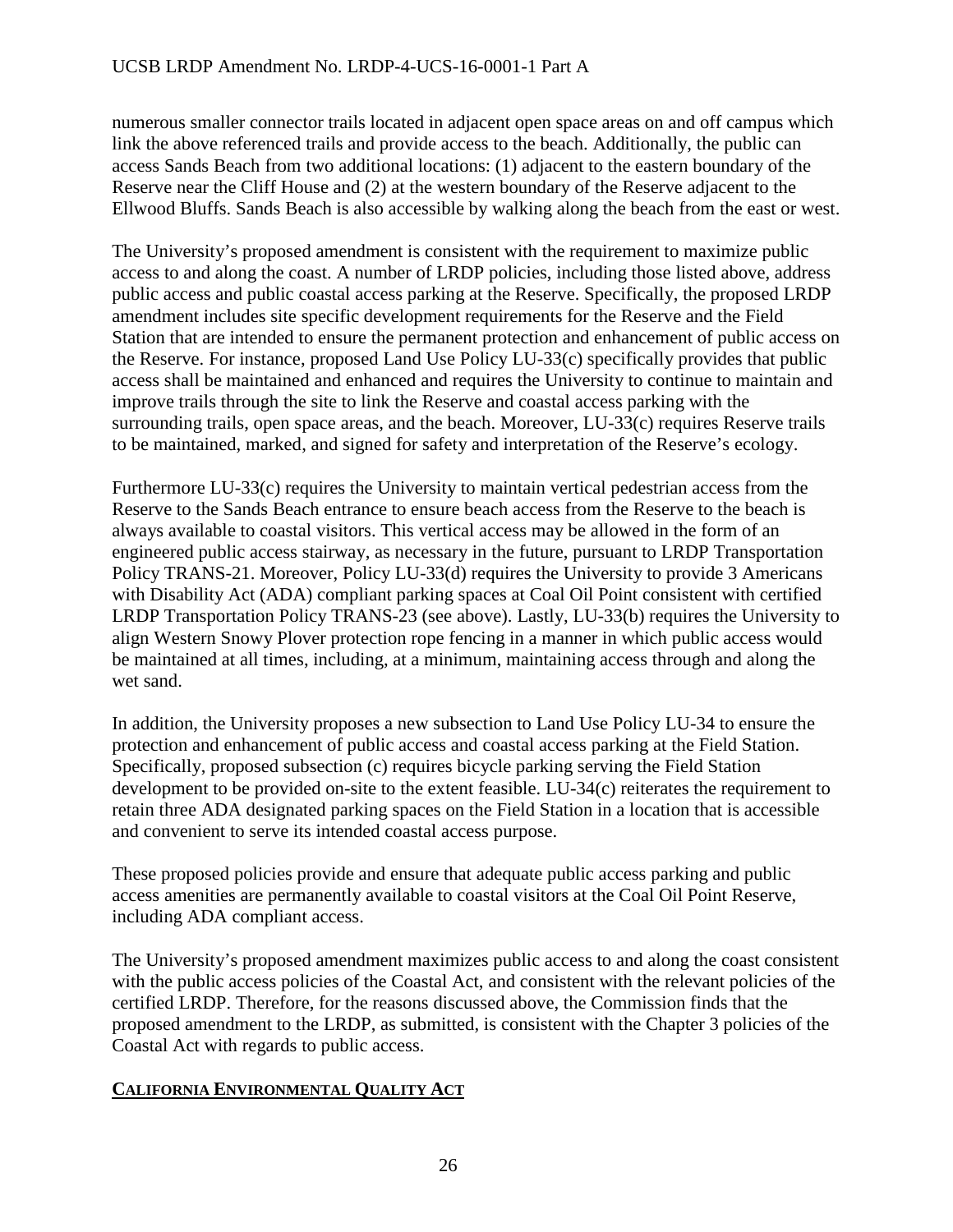Pursuant to Section 21080.9 of the California Environmental Quality Act ("CEQA"), the Coastal Commission is the lead agency responsible for reviewing Long Range Development Plans and Notices of Impending Development for compliance with CEQA. In addition, Section 13096 of the Commission's administrative regulations requires Commission approval of Notices of Impending Development to be supported by a finding showing the application, as modified by any conditions of approval, to be consistent with any applicable requirements of the California Environmental Quality Act (CEQA). The Secretary of Resources Agency has determined that the Commission's program of reviewing and certifying LRDPs qualifies for certification under Section 21080.5 of CEQA.

Section 21080.5(d)(2)(A) of CEQA prohibits a proposed development from being approved if there are feasible alternatives or feasible mitigation measures available which would substantially lessen any significant adverse effect which the activity may have on the environment. Section 21080.5(d)(I) of CEQA and Section 13540(f) of the California Code of Regulations require that the Commission not approve or adopt a LRDP, "…if there are feasible alternative or feasible mitigation measures available which would substantially lessen any significant adverse impact which the activity may have on the environment." For the reasons discussed in this report, the LRDP amendment, as submitted is consistent with the intent of the applicable policies of the Coastal Act policies and no feasible alternatives are available which would substantially lessen any significant adverse effect which the approval would have on the environment. Therefore, the Commission finds that the LRDP amendment, as submitted, is consistent with CEQA.